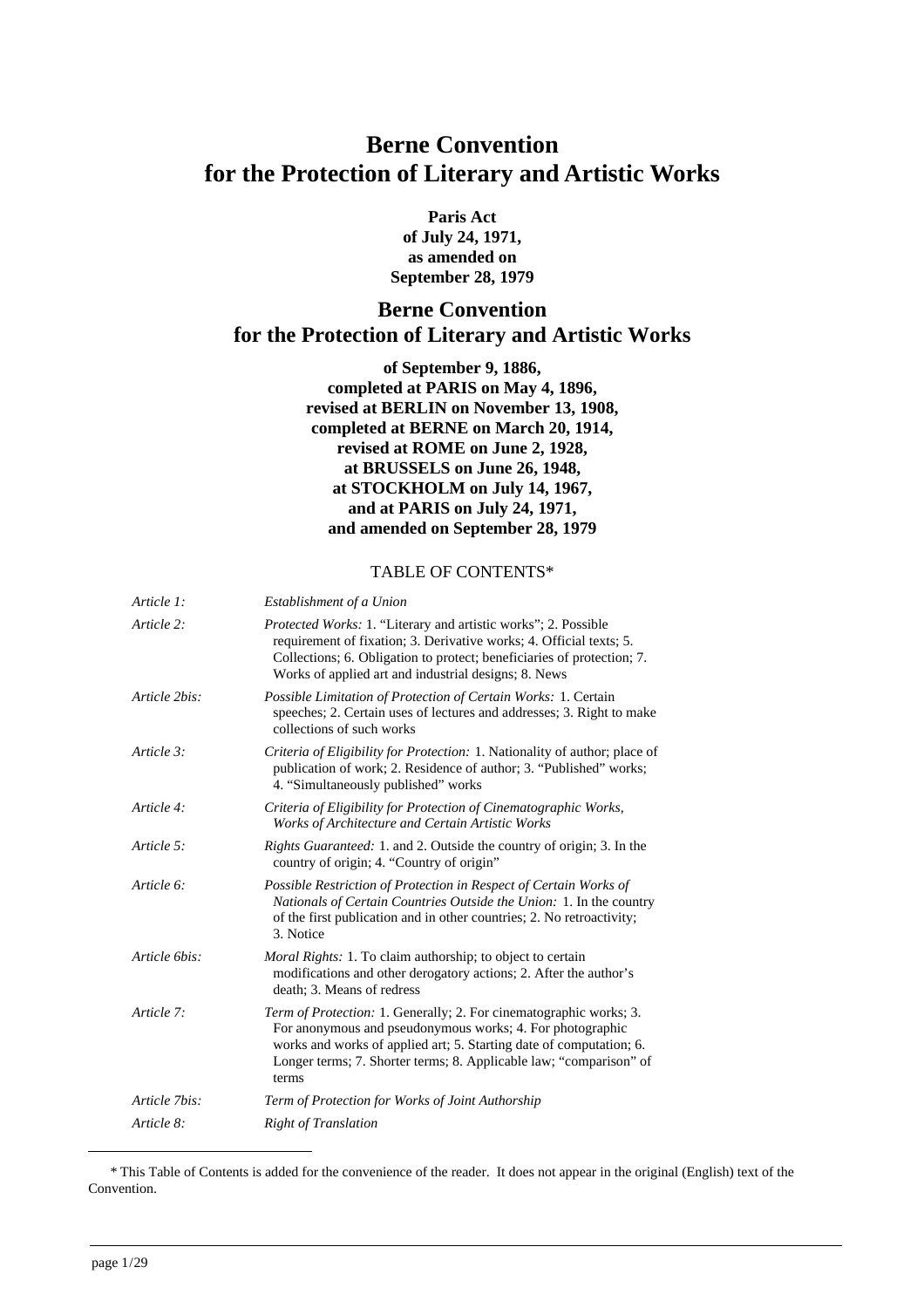| Article 9:      | Right of Reproduction: 1. Generally; 2. Possible exceptions; 3. Sound<br>and visual recordings                                                                                                                                                                                                                |
|-----------------|---------------------------------------------------------------------------------------------------------------------------------------------------------------------------------------------------------------------------------------------------------------------------------------------------------------|
| Article 10:     | Certain Free Uses of Works: 1. Quotations; 2. Illustrations for<br>teaching; 3. Indication of source and author                                                                                                                                                                                               |
| Article 10bis:  | Further Possible Free Uses of Works: 1. Of certain articles and<br>broadcast works; 2. Of works seen or heard in connection with<br>current events                                                                                                                                                            |
| Article 11:     | Certain Rights in Dramatic and Musical Works: 1. Right of public<br>performance and of communication to the public of a performance;<br>2. In respect of translations                                                                                                                                         |
| Article 11bis:  | Broadcasting and Related Rights: 1. Broadcasting and other wireless<br>communications, public communication of broadcast by wire or<br>rebroadcast, public communication of broadcast by loudspeaker or<br>analogous instruments; 2. Compulsory licenses; 3. Recording;<br>ephemeral recordings               |
| Article 11 ter: | Certain Rights in Literary Works: 1. Right of public recitation and of<br>communication to the public of a recitation; 2. In respect of<br>translations                                                                                                                                                       |
| Article 12:     | Right of Adaptation, Arrangement and Other Alteration                                                                                                                                                                                                                                                         |
| Article 13:     | Possible Limitation of the Right of Recording of Musical Works and<br>Any Words Pertaining Thereto: 1. Compulsory licenses; 2.<br>Transitory measures; 3. Seizure on importation of copies made<br>without the author's permission                                                                            |
| Article 14:     | Cinematographic and Related Rights: 1. Cinematographic adaptation<br>and reproduction; distribution; public performance and public<br>communication by wire of works thus adapted or reproduced;<br>2. Adaptation of cinematographic productions; 3. No compulsory<br>licenses                                |
| Article 14bis:  | Special Provisions Concerning Cinematographic Works: 1.<br>Assimilation to "original" works; 2. Ownership; limitation of certain<br>rights of certain contributors; 3. Certain other contributors                                                                                                             |
| Article 14ter:  | "Droit de suite" in Works of Art and Manuscripts: 1. Right to an<br>interest in resales; 2. Applicable law; 3. Procedure                                                                                                                                                                                      |
| Article 15:     | Right to Enforce Protected Rights: 1. Where author's name is<br>indicated or where pseudonym leaves no doubt as to author's<br>identity; 2. In the case of cinematographic works; 3. In the case of<br>anonymous and pseudonymous works; 4. In the case of certain<br>unpublished works of unknown authorship |
| Article 16:     | Infringing Copies: 1. Seizure; 2. Seizure on importation; 3.<br>Applicable law                                                                                                                                                                                                                                |
| Article 17:     | Possibility of Control of Circulation, Presentation and Exhibition of<br>Works                                                                                                                                                                                                                                |
| Article 18:     | Works Existing on Convention's Entry Into Force: 1. Protectable<br>where protection not yet expired in country of origin; 2. Non-<br>protectable where protection already expired in country where it is<br>claimed; 3. Application of these principles; 4. Special cases                                     |
| Article 19:     | Protection Greater than Resulting from Convention                                                                                                                                                                                                                                                             |
| Article 20:     | Special Agreements Among Countries of the Union                                                                                                                                                                                                                                                               |
| Article 21:     | <i>Special Provisions Regarding Developing Countries: 1. Reference to</i><br>Appendix; 2. Appendix part of Act                                                                                                                                                                                                |
| Article 22:     | Assembly: 1. Constitution and composition; 2. Tasks; 3. Quorum,<br>voting, observers; 4. Convocation; 5. Rules of procedure                                                                                                                                                                                   |
| Article 23:     | <i>Executive Committee: 1. Constitution; 2. Composition; 3. Number of</i><br>members; 4. Geographical distribution; special agreements; 5. Term,<br>limits of re-eligibility, rules of election; 6. Tasks; 7. Convocation;<br>8. Quorum, voting; 9. Observers; 10. Rules of procedure                         |
| Article 24:     | International Bureau: 1. Tasks in general, Director General; 2.<br>General information; 3. Periodical; 4. Information to countries; 5.<br>Studies and services; 6. Participation in meetings; 7. Conferences of<br>revision; 8. Other tasks                                                                   |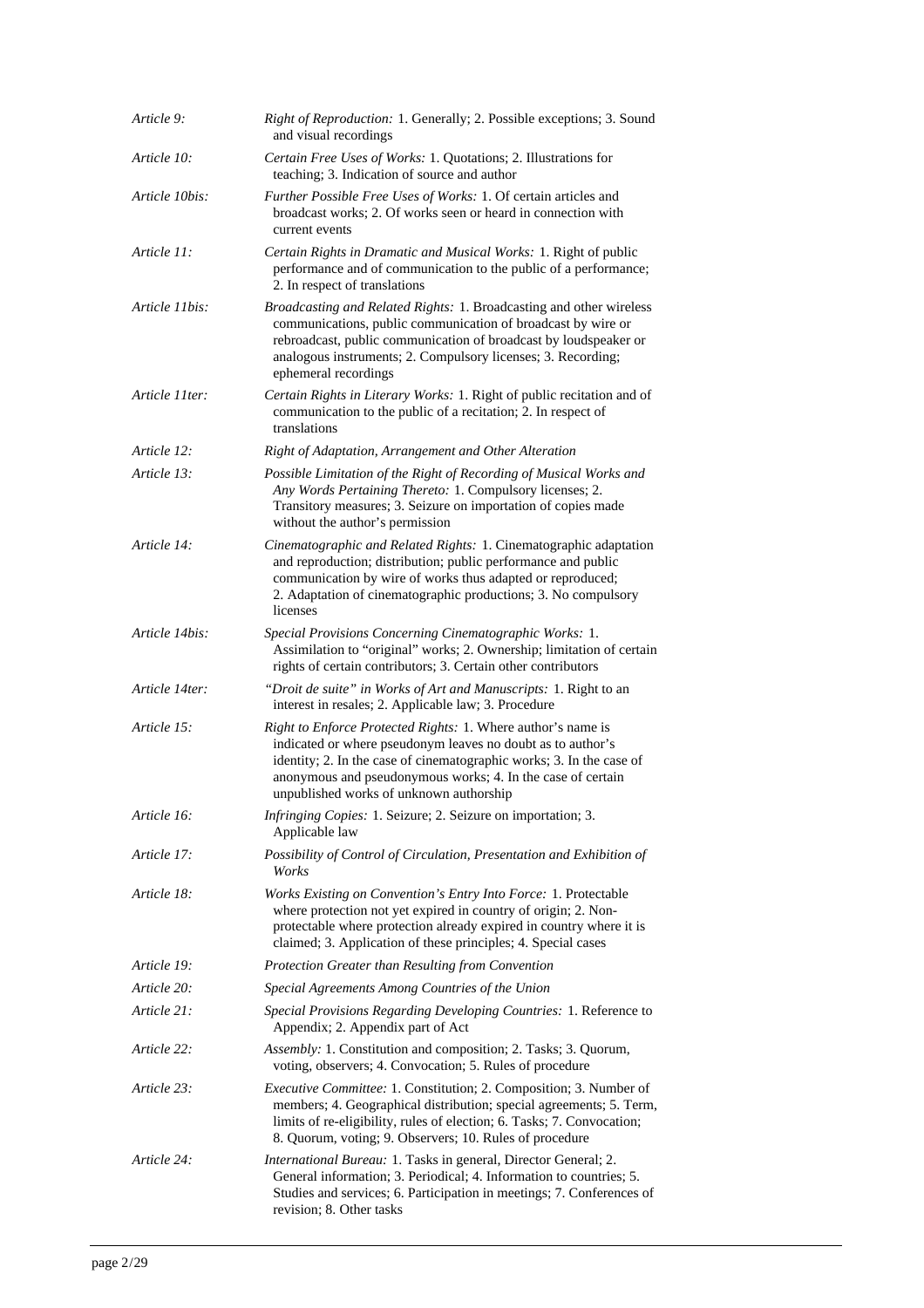| Article 25:    | Finances: 1. Budget; 2. Coordination with other Unions; 3.<br>Resources; 4. Contributions; possible extension of previous budget;<br>5. Fees and charges; 6. Working capital fund; 7. Advances by host<br>Government; 8. Auditing of accounts                                |  |
|----------------|------------------------------------------------------------------------------------------------------------------------------------------------------------------------------------------------------------------------------------------------------------------------------|--|
| Article 26:    | Amendments: 1. Provisions susceptible of amendment by the<br>Assembly; proposals; 2. Adoption; 3. Entry into force                                                                                                                                                           |  |
| Article 27:    | Revision: 1. Objective; 2. Conferences; 3. Adoption                                                                                                                                                                                                                          |  |
| Article 28:    | Acceptance and Entry Into Force of Act for Countries of the Union:<br>1. Ratification, accession; possibility of excluding certain<br>provisions; withdrawal of exclusion; 2. Entry into force of Articles 1<br>to 21 and Appendix; 3. Entry into force of Articles 22 to 38 |  |
| Article 29:    | Acceptance and Entry Into Force for Countries Outside the Union: 1.<br>Accession; 2. Entry into force                                                                                                                                                                        |  |
| Article 29bis: | Effect of Acceptance of Act for the Purposes of Article 14(2) of the<br><b>WIPO</b> Convention                                                                                                                                                                               |  |
| Article 30:    | Reservations: 1. Limits of possibility of making reservations; 2.<br>Earlier reservations; reservation as to the right of translation;<br>withdrawal of reservation                                                                                                          |  |
| Article 31:    | Applicability to Certain Territories: 1. Declaration; 2. Withdrawal of<br>declaration; 3. Effective date; 4. Acceptance of factual situations not<br>implied                                                                                                                 |  |
| Article 32:    | Applicability of this Act and of Earlier Acts: 1. As between countries<br>already members of the Union; 2. As between a country becoming a<br>member of the Union and other countries members of the Union;<br>3. Applicability of the Appendix in Certain Relations         |  |
| Article 33:    | <i>Disputes:</i> 1. Jurisdiction of the International Court of Justice; 2.<br>Reservation as to such jurisdiction; 3. Withdrawal of reservation                                                                                                                              |  |
| Article 34:    | Closing of Certain Earlier Provisions: 1. Of earlier Acts; 2. Of the<br>Protocol to the Stockholm Act                                                                                                                                                                        |  |
| Article 35:    | Duration of the Convention; Denunciation: 1. Unlimited duration;<br>2. Possibility of denunciation; 3. Effective date of denunciation;<br>4. Moratorium on denunciation                                                                                                      |  |
| Article 36:    | Application of the Convention: 1. Obligation to adopt the necessary<br>measures; 2. Time from which obligation exists                                                                                                                                                        |  |
| Article 37:    | Final Clauses: 1. Languages of the Act; 2. Signature; 3. Certified<br>copies; 4. Registration; 5. Notifications                                                                                                                                                              |  |
| Article 38:    | <i>Transitory Provisions: 1.</i> Exercise of the "five-year privilege"; 2.<br>Bureau of the Union, Director of the Bureau; 3. Succession of<br>Bureau of the Union                                                                                                           |  |

## **Appendix**

## SPECIAL PROVISIONS REGARDING DEVELOPING COUNTRIES

| Article I:   | Faculties Open to Developing Countries: 1. Availability of certain<br>faculties; declaration; 2. Duration of effect of declaration; 3.<br>Cessation of developing country status; 4. Existing stocks of copies;<br>5. Declarations concerning certain territories; 6. Limits of reciprocity                                                                         |
|--------------|---------------------------------------------------------------------------------------------------------------------------------------------------------------------------------------------------------------------------------------------------------------------------------------------------------------------------------------------------------------------|
| Article II:  | Limitations on the Right of Translation: 1. Licenses grantable by<br>competent authority; 2 to 4. Conditions allowing the grant of such<br>licenses; 5. Purposes for which licenses may be granted; 6.<br>Termination of licenses; 7. Works composed mainly of illustrations;<br>8. Works withdrawn from circulation; 9. Licenses for broadcasting<br>organizations |
| Article III: | Limitation on the Right of Reproduction: 1. Licenses grantable by<br>competent authority; 2 to 5. Conditions allowing the grant of such<br>licenses; 6. Termination of licenses; 7. Works to which this Article<br>applies                                                                                                                                          |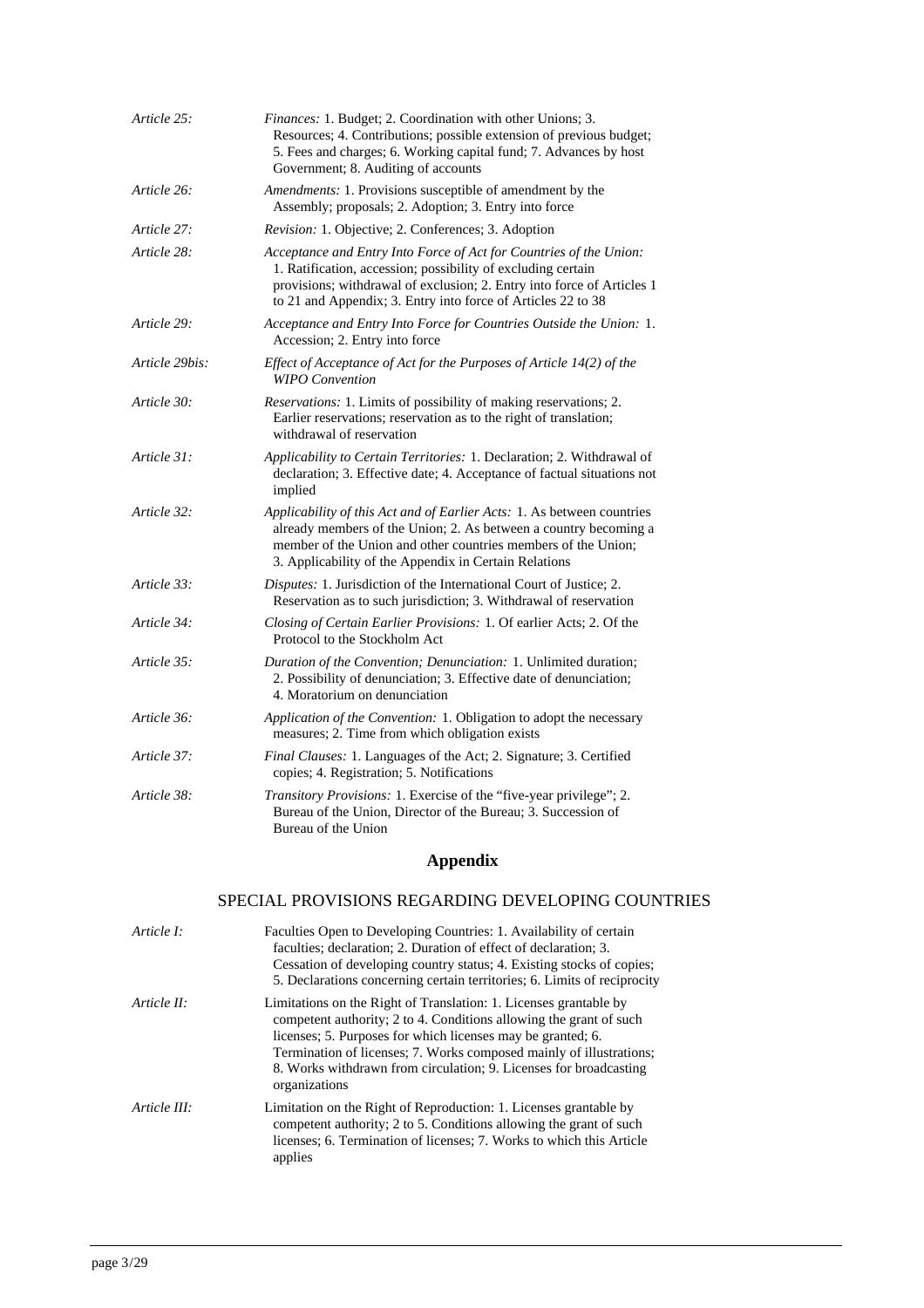| Article IV: | Provisions Common to Licenses Under Articles II and III: 1 and<br>2. Procedure: 3. Indication of author and title of work;<br>4. Exportation of copies; 5. Notice; 6. Compensation                                                               |
|-------------|--------------------------------------------------------------------------------------------------------------------------------------------------------------------------------------------------------------------------------------------------|
| Article V:  | Alternative Possibility for Limitation of the Right of Translation: 1.<br>Regime provided for under the 1886 and 1896 Acts; 2. No<br>possibility of change to regime under Article II; 3. Time limit for<br>choosing the alternative possibility |
| Article VI: | Possibilities of applying, or admitting the application of, certain<br>provisions of the Appendix before becoming bound by it: 1.<br>Declaration; 2. Depository and effective date of declaration                                                |

The countries of the Union, being equally animated by the desire to protect, in as effective and uniform a manner as possible, the rights of authors in their literary and artistic works,

Recognizing the importance of the work of the Revision Conference held at Stockholm in 1967,

Have resolved to revise the Act adopted by the Stockholm Conference, while maintaining without change Articles 1 to 20 and 22 to 26 of that Act.

Consequently, the undersigned Plenipotentiaries, having presented their full powers, recognized as in good and due form, have agreed as follows:

#### **Article 1**

## [*Establishment of a Union*] **1**

The countries to which this Convention applies constitute a Union for the protection of the rights of authors in their literary and artistic works.

#### **Article 2**

[*Protected Works:* 1. "Literary and artistic works"; 2. Possible requirement of fixation; 3. Derivative works; 4. Official texts; 5. Collections; 6. Obligation to protect; beneficiaries of protection; 7. Works of applied art and industrial designs; 8. News]

(1) The expression "literary and artistic works" shall include every production in the literary, scientific and artistic domain, whatever may be the mode or form of its expression, such as books, pamphlets and other writings; lectures, addresses, sermons and other works of the same nature; dramatic or dramaticomusical works; choreographic works and entertainments in dumb show; musical compositions with or without words; cinematographic works to which are assimilated works expressed by a process analogous to cinematography; works of drawing, painting, architecture, sculpture, engraving and lithography; photographic works to which are assimilated works expressed by a process analogous to photography; works of applied art; illustrations, maps, plans, sketches and three-dimensional works relative to geography, topography, architecture or science.

(2) It shall, however, be a matter for legislation in the countries of the Union to prescribe that works in general or any specified categories of works shall not be protected unless they have been fixed in some material form.

(3) Translations, adaptations, arrangements of music and other alterations of a literary or artistic work shall be protected as original works without prejudice to the copyright in the original work.

(4) It shall be a matter for legislation in the countries of the Union to determine the protection to be granted to official texts of a legislative, administrative and legal nature, and to official translations of such texts.

(5) Collections of literary or artistic works such as encyclopaedias and anthologies which, by reason of the selection and arrangement of their contents, constitute intellectual creations shall be protected as such, without prejudice to the copyright in each of the works forming part of such collections.

 $\frac{1}{1}$ <sup>1</sup> Each Article and the Appendix have been given titles to facilitate their identification. There are no titles in the signed (English) text.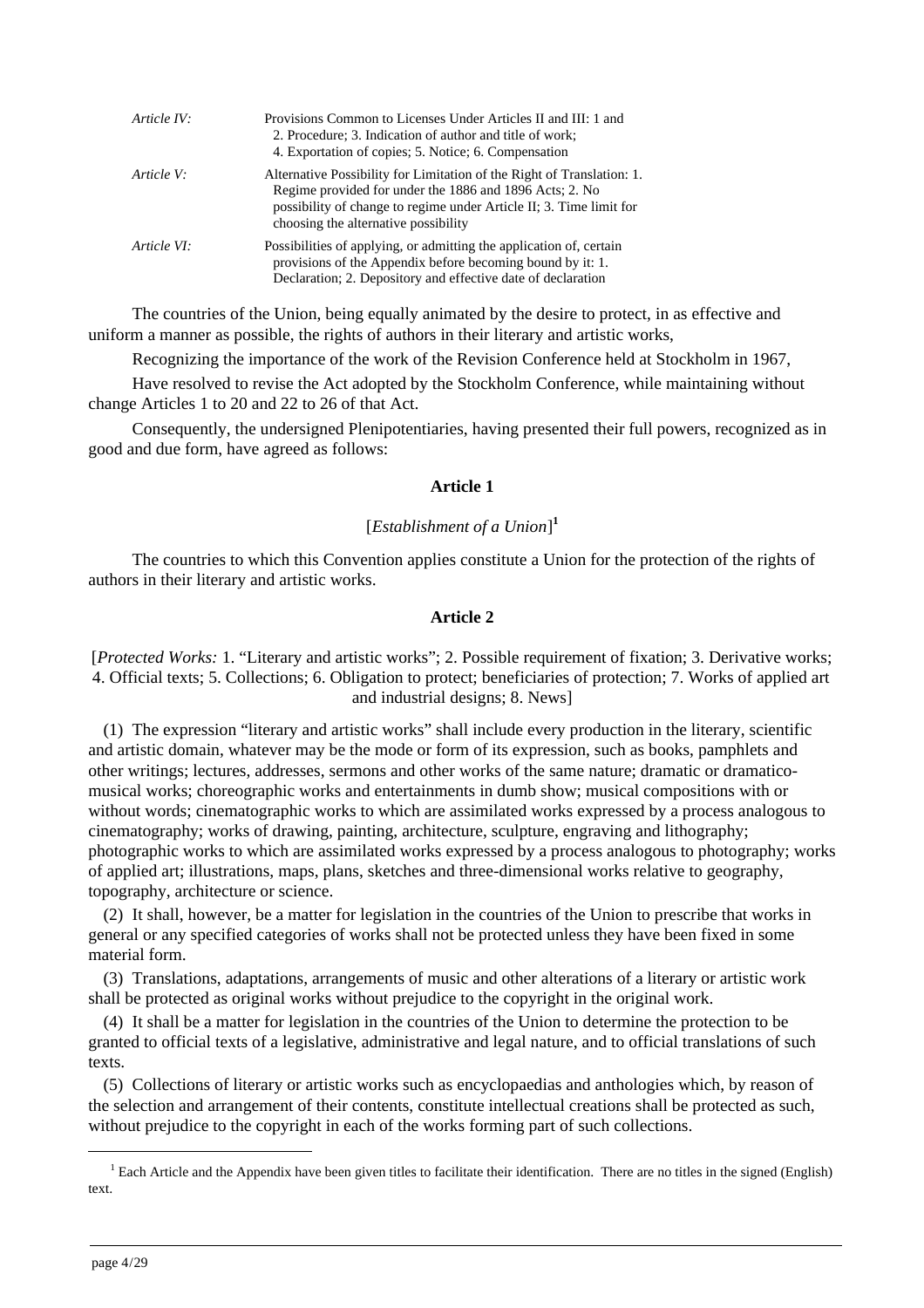(6) The works mentioned in this Article shall enjoy protection in all countries of the Union. This protection shall operate for the benefit of the author and his successors in title.

(7) Subject to the provisions of Article 7(4) of this Convention, it shall be a matter for legislation in the countries of the Union to determine the extent of the application of their laws to works of applied art and industrial designs and models, as well as the conditions under which such works, designs and models shall be protected. Works protected in the country of origin solely as designs and models shall be entitled in another country of the Union only to such special protection as is granted in that country to designs and models; however, if no such special protection is granted in that country, such works shall be protected as artistic works.

(8) The protection of this Convention shall not apply to news of the day or to miscellaneous facts having the character of mere items of press information.

## **Article 2bis**

## [*Possible Limitation of Protection of Certain Works:* 1. Certain speeches; 2. Certain uses of lectures and addresses; 3. Right to make collections of such works]

(1) It shall be a matter for legislation in the countries of the Union to exclude, wholly or in part, from the protection provided by the preceding Article political speeches and speeches delivered in the course of legal proceedings.

(2) It shall also be a matter for legislation in the countries of the Union to determine the conditions under which lectures, addresses and other works of the same nature which are delivered in public may be reproduced by the press, broadcast, communicated to the public by wire and made the subject of public communication as envisaged in Article  $11<sup>bis</sup>(1)$  of this Convention, when such use is justified by the informatory purpose.

(3) Nevertheless, the author shall enjoy the exclusive right of making a collection of his works mentioned in the preceding paragraphs.

#### **Article 3**

## [*Criteria of Eligibility for Protection:* 1. Nationality of author; place of publication of work; 2. Residence of author; 3. "Published" works; 4. "Simultaneously published" works]

- (1) The protection of this Convention shall apply to:
	- *(a)* authors who are nationals of one of the countries of the Union, for their works, whether published or not;
	- *(b)* authors who are not nationals of one of the countries of the Union, for their works first published in one of those countries, or simultaneously in a country outside the Union and in a country of the Union.

(2) Authors who are not nationals of one of the countries of the Union but who have their habitual residence in one of them shall, for the purposes of this Convention, be assimilated to nationals of that country.

(3) The expression "published works" means works published with the consent of their authors, whatever may be the means of manufacture of the copies, provided that the availability of such copies has been such as to satisfy the reasonable requirements of the public, having regard to the nature of the work. The performance of a dramatic, dramatico-musical, cinematographic or musical work, the public recitation of a literary work, the communication by wire or the broadcasting of literary or artistic works, the exhibition of a work of art and the construction of a work of architecture shall not constitute publication.

(4) A work shall be considered as having been published simultaneously in several countries if it has been published in two or more countries within thirty days of its first publication.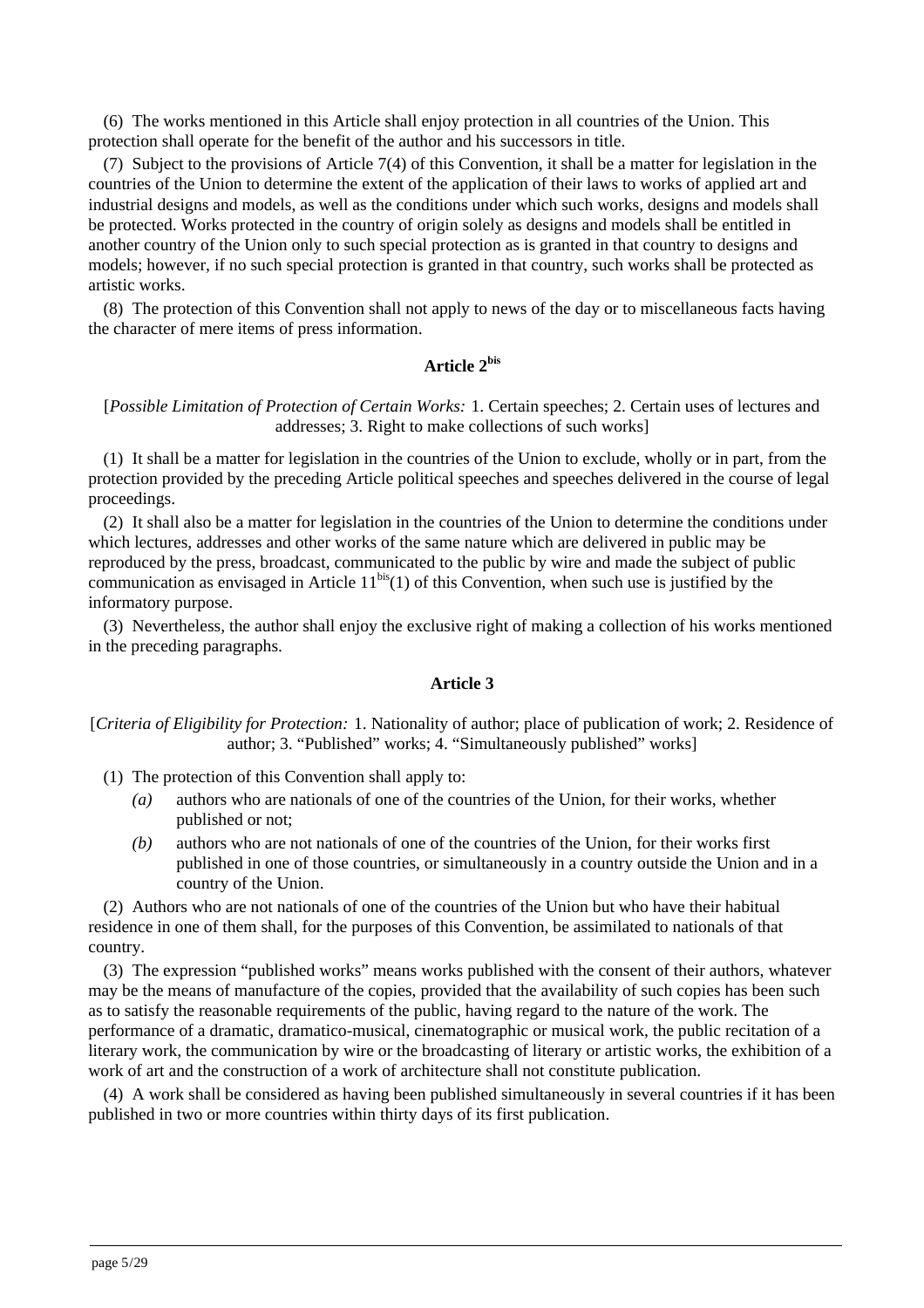## **Article 4**

[*Criteria of Eligibility for Protection of Cinematographic Works, Works of Architecture and Certain Artistic Works*]

The protection of this Convention shall apply, even if the conditions of Article 3 are not fulfilled, to:

- *(a)* authors of cinematographic works the maker of which has his headquarters or habitual residence in one of the countries of the Union;
- *(b)* authors of works of architecture erected in a country of the Union or of other artistic works incorporated in a building or other structure located in a country of the Union.

### **Article 5**

[*Rights Guaranteed:* 1. and 2. Outside the country of origin; 3. In the country of origin; 4. "Country of origin"]

(1) Authors shall enjoy, in respect of works for which they are protected under this Convention, in countries of the Union other than the country of origin, the rights which their respective laws do now or may hereafter grant to their nationals, as well as the rights specially granted by this Convention.

(2) The enjoyment and the exercise of these rights shall not be subject to any formality; such enjoyment and such exercise shall be independent of the existence of protection in the country of origin of the work. Consequently, apart from the provisions of this Convention, the extent of protection, as well as the means of redress afforded to the author to protect his rights, shall be governed exclusively by the laws of the country where protection is claimed.

(3) Protection in the country of origin is governed by domestic law. However, when the author is not a national of the country of origin of the work for which he is protected under this Convention, he shall enjoy in that country the same rights as national authors.

(4) The country of origin shall be considered to be:

- *(a)* in the case of works first published in a country of the Union, that country; in the case of works published simultaneously in several countries of the Union which grant different terms of protection, the country whose legislation grants the shortest term of protection;
- *(b)* in the case of works published simultaneously in a country outside the Union and in a country of the Union, the latter country;
- *(c)* in the case of unpublished works or of works first published in a country outside the Union, without simultaneous publication in a country of the Union, the country of the Union of which the author is a national, provided that:
	- (i) when these are cinematographic works the maker of which has his headquarters or his habitual residence in a country of the Union, the country of origin shall be that country, and
	- (ii) when these are works of architecture erected in a country of the Union or other artistic works incorporated in a building or other structure located in a country of the Union, the country of origin shall be that country.

### **Article 6**

[*Possible Restriction of Protection in Respect of Certain Works of Nationals of Certain Countries Outside the Union:* 1. In the country of the first publication and in other countries; 2. No retroactivity; 3. Notice]

(1) Where any country outside the Union fails to protect in an adequate manner the works of authors who are nationals of one of the countries of the Union, the latter country may restrict the protection given to the works of authors who are, at the date of the first publication thereof, nationals of the other country and are not habitually resident in one of the countries of the Union. If the country of first publication avails itself of this right, the other countries of the Union shall not be required to grant to works thus subjected to special treatment a wider protection than that granted to them in the country of first publication.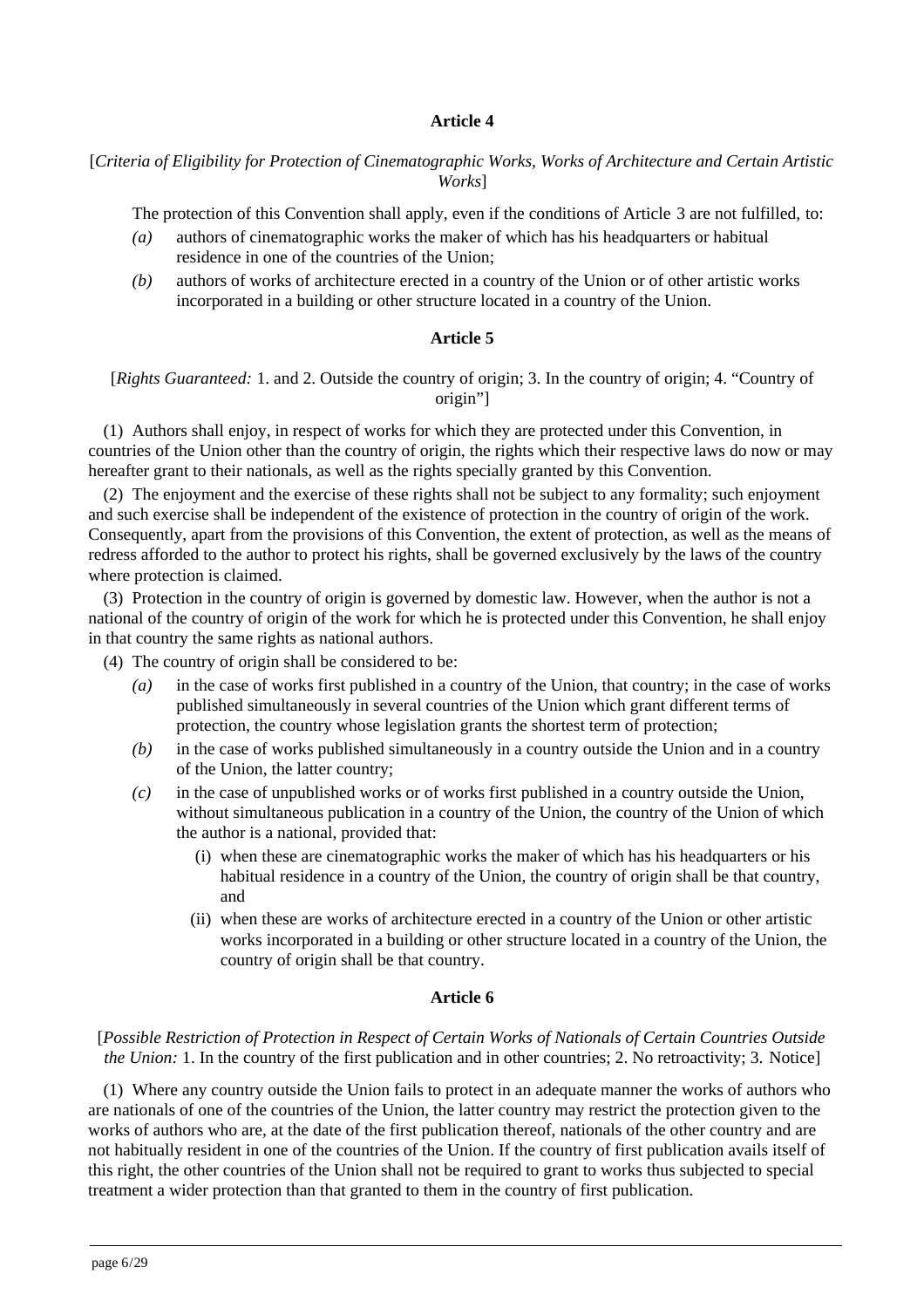(2) No restrictions introduced by virtue of the preceding paragraph shall affect the rights which an author may have acquired in respect of a work published in a country of the Union before such restrictions were put into force.

(3) The countries of the Union which restrict the grant of copyright in accordance with this Article shall give notice thereof to the Director General of the World Intellectual Property Organization (hereinafter designated as "the Director General") by a written declaration specifying the countries in regard to which protection is restricted, and the restrictions to which rights of authors who are nationals of those countries are subjected. The Director General shall immediately communicate this declaration to all the countries of the Union.

## **Article 6bis**

[*Moral Rights:* 1. To claim authorship; to object to certain modifications and other derogatory actions; 2. After the author's death; 3. Means of redress]

(1) Independently of the author's economic rights, and even after the transfer of the said rights, the author shall have the right to claim authorship of the work and to object to any distortion, mutilation or other modification of, or other derogatory action in relation to, the said work, which would be prejudicial to his honor or reputation.

(2) The rights granted to the author in accordance with the preceding paragraph shall, after his death, be maintained, at least until the expiry of the economic rights, and shall be exercisable by the persons or institutions authorized by the legislation of the country where protection is claimed. However, those countries whose legislation, at the moment of their ratification of or accession to this Act, does not provide for the protection after the death of the author of all the rights set out in the preceding paragraph may provide that some of these rights may, after his death, cease to be maintained.

(3) The means of redress for safeguarding the rights granted by this Article shall be governed by the legislation of the country where protection is claimed.

### **Article 7**

[*Term of Protection:* 1. Generally; 2. For cinematographic works; 3. For anonymous and pseudonymous works; 4. For photographic works and works of applied art; 5. Starting date of computation; 6. Longer terms; 7. Shorter terms; 8. Applicable law; "comparison" of terms]

(1) The term of protection granted by this Convention shall be the life of the author and fifty years after his death.

(2) However, in the case of cinematographic works, the countries of the Union may provide that the term of protection shall expire fifty years after the work has been made available to the public with the consent of the author, or, failing such an event within fifty years from the making of such a work, fifty years after the making.

(3) In the case of anonymous or pseudonymous works, the term of protection granted by this Convention shall expire fifty years after the work has been lawfully made available to the public. However, when the pseudonym adopted by the author leaves no doubt as to his identity, the term of protection shall be that provided in paragraph (1). If the author of an anonymous or pseudonymous work discloses his identity during the above-mentioned period, the term of protection applicable shall be that provided in paragraph (1). The countries of the Union shall not be required to protect anonymous or pseudonymous works in respect of which it is reasonable to presume that their author has been dead for fifty years.

(4) It shall be a matter for legislation in the countries of the Union to determine the term of protection of photographic works and that of works of applied art in so far as they are protected as artistic works; however, this term shall last at least until the end of a period of twenty-five years from the making of such a work.

(5) The term of protection subsequent to the death of the author and the terms provided by paragraphs (2), (3) and (4) shall run from the date of death or of the event referred to in those paragraphs, but such terms shall always be deemed to begin on the first of January of the year following the death or such event.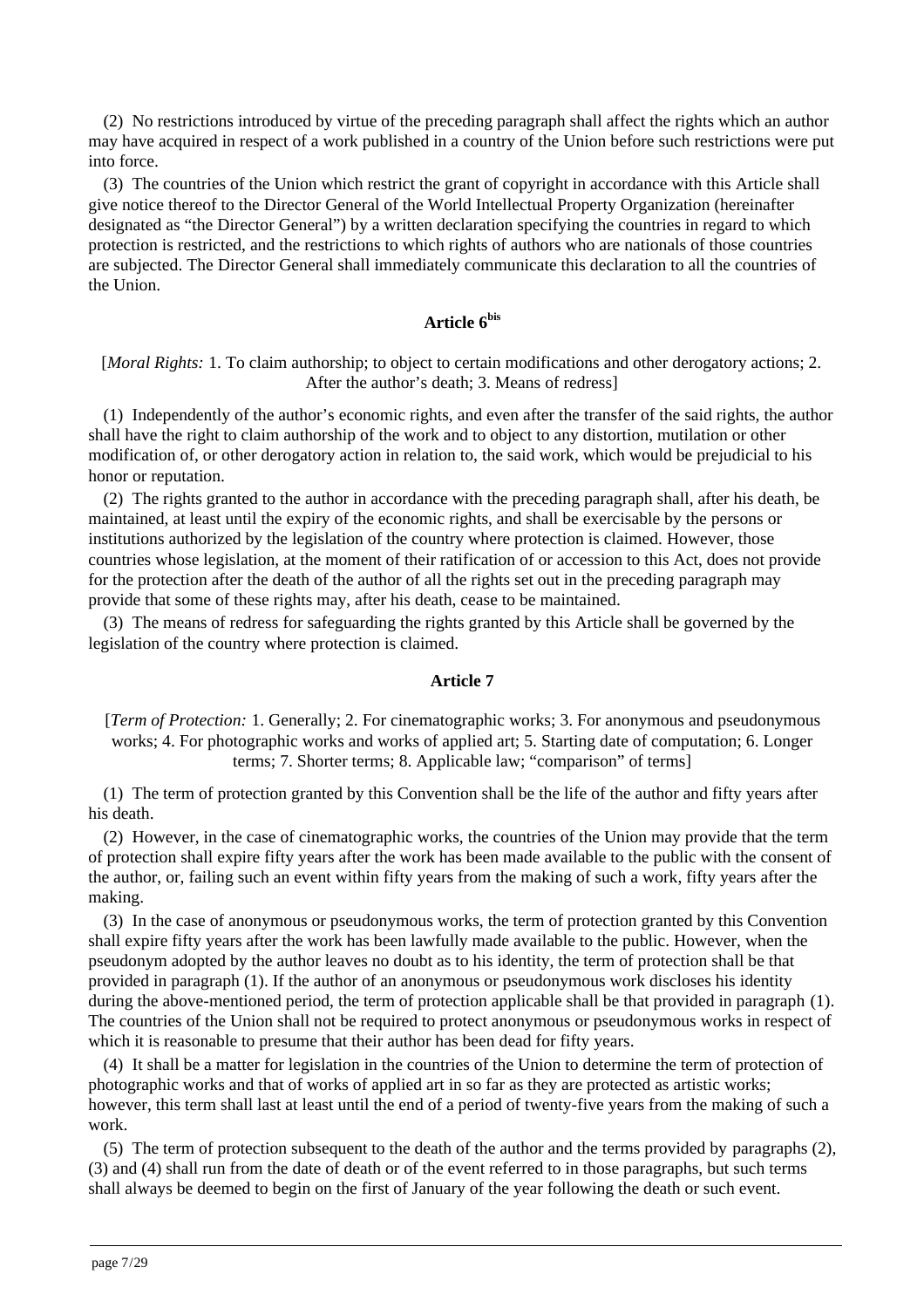(6) The countries of the Union may grant a term of protection in excess of those provided by the preceding paragraphs.

(7) Those countries of the Union bound by the Rome Act of this Convention which grant, in their national legislation in force at the time of signature of the present Act, shorter terms of protection than those provided for in the preceding paragraphs shall have the right to maintain such terms when ratifying or acceding to the present Act.

(8) In any case, the term shall be governed by the legislation of the country where protection is claimed; however, unless the legislation of that country otherwise provides, the term shall not exceed the term fixed in the country of origin of the work.

## **Article 7bis**

#### [*Term of Protection for Works of Joint Authorship*]

The provisions of the preceding Article shall also apply in the case of a work of joint authorship, provided that the terms measured from the death of the author shall be calculated from the death of the last surviving author.

#### **Article 8**

#### [*Right of Translation*]

Authors of literary and artistic works protected by this Convention shall enjoy the exclusive right of making and of authorizing the translation of their works throughout the term of protection of their rights in the original works.

#### **Article 9**

[*Right of Reproduction:* 1. Generally; 2. Possible exceptions; 3. Sound and visual recordings]

(1) Authors of literary and artistic works protected by this Convention shall have the exclusive right of authorizing the reproduction of these works, in any manner or form.

(2) It shall be a matter for legislation in the countries of the Union to permit the reproduction of such works in certain special cases, provided that such reproduction does not conflict with a normal exploitation of the work and does not unreasonably prejudice the legitimate interests of the author.

(3) Any sound or visual recording shall be considered as a reproduction for the purposes of this **Convention** 

#### **Article 10**

[*Certain Free Uses of Works:* 1. Quotations; 2. Illustrations for teaching; 3. Indication of source and author]

(1) It shall be permissible to make quotations from a work which has already been lawfully made available to the public, provided that their making is compatible with fair practice, and their extent does not exceed that justified by the purpose, including quotations from newspaper articles and periodicals in the form of press summaries.

(2) It shall be a matter for legislation in the countries of the Union, and for special agreements existing or to be concluded between them, to permit the utilization, to the extent justified by the purpose, of literary or artistic works by way of illustration in publications, broadcasts or sound or visual recordings for teaching, provided such utilization is compatible with fair practice.

(3) Where use is made of works in accordance with the preceding paragraphs of this Article, mention shall be made of the source, and of the name of the author if it appears thereon.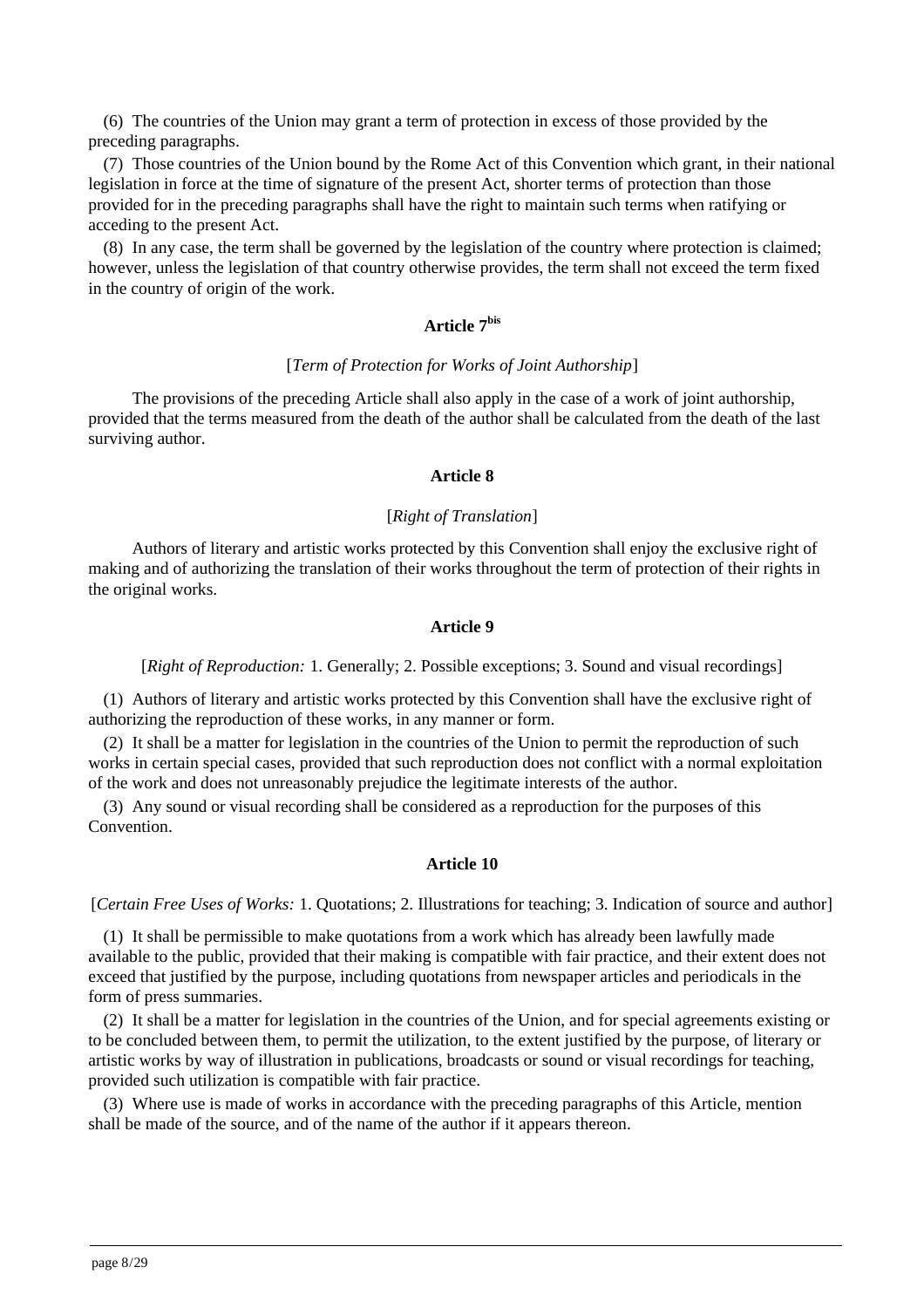## **Article 10bis**

[*Further Possible Free Uses of Works:* 1. Of certain articles and broadcast works; 2. Of works seen or heard in connection with current events]

(1) It shall be a matter for legislation in the countries of the Union to permit the reproduction by the press, the broadcasting or the communication to the public by wire of articles published in newspapers or periodicals on current economic, political or religious topics, and of broadcast works of the same character, in cases in which the reproduction, broadcasting or such communication thereof is not expressly reserved. Nevertheless, the source must always be clearly indicated; the legal consequences of a breach of this obligation shall be determined by the legislation of the country where protection is claimed.

(2) It shall also be a matter for legislation in the countries of the Union to determine the conditions under which, for the purpose of reporting current events by means of photography, cinematography, broadcasting or communication to the public by wire, literary or artistic works seen or heard in the course of the event may, to the extent justified by the informatory purpose, be reproduced and made available to the public.

#### **Article 11**

[*Certain Rights in Dramatic and Musical Works:* 1. Right of public performance and of communication to the public of a performance; 2. In respect of translations]

(1) Authors of dramatic, dramatico-musical and musical works shall enjoy the exclusive right of authorizing:

- (i) the public performance of their works, including such public performance by any means or process;
- (ii) any communication to the public of the performance of their works.

(2) Authors of dramatic or dramatico-musical works shall enjoy, during the full term of their rights in the original works, the same rights with respect to translations thereof.

## **Article 11bis**

[*Broadcasting and Related Rights:* 1. Broadcasting and other wireless communications, public communication of broadcast by wire or rebroadcast, public communication of broadcast by loudspeaker or analogous instruments; 2. Compulsory licenses; 3. Recording; ephemeral recordings]

(1) Authors of literary and artistic works shall enjoy the exclusive right of authorizing:

- (i) the broadcasting of their works or the communication thereof to the public by any other means of wireless diffusion of signs, sounds or images;
- (ii) any communication to the public by wire or by rebroadcasting of the broadcast of the work, when this communication is made by an organization other than the original one;
- (iii) the public communication by loudspeaker or any other analogous instrument transmitting, by signs, sounds or images, the broadcast of the work.

(2) It shall be a matter for legislation in the countries of the Union to determine the conditions under which the rights mentioned in the preceding paragraph may be exercised, but these conditions shall apply only in the countries where they have been prescribed. They shall not in any circumstances be prejudicial to the moral rights of the author, nor to his right to obtain equitable remuneration which, in the absence of agreement, shall be fixed by competent authority.

(3) In the absence of any contrary stipulation, permission granted in accordance with paragraph (1) of this Article shall not imply permission to record, by means of instruments recording sounds or images, the work broadcast. It shall, however, be a matter for legislation in the countries of the Union to determine the regulations for ephemeral recordings made by a broadcasting organization by means of its own facilities and used for its own broadcasts. The preservation of these recordings in official archives may, on the ground of their exceptional documentary character, be authorized by such legislation.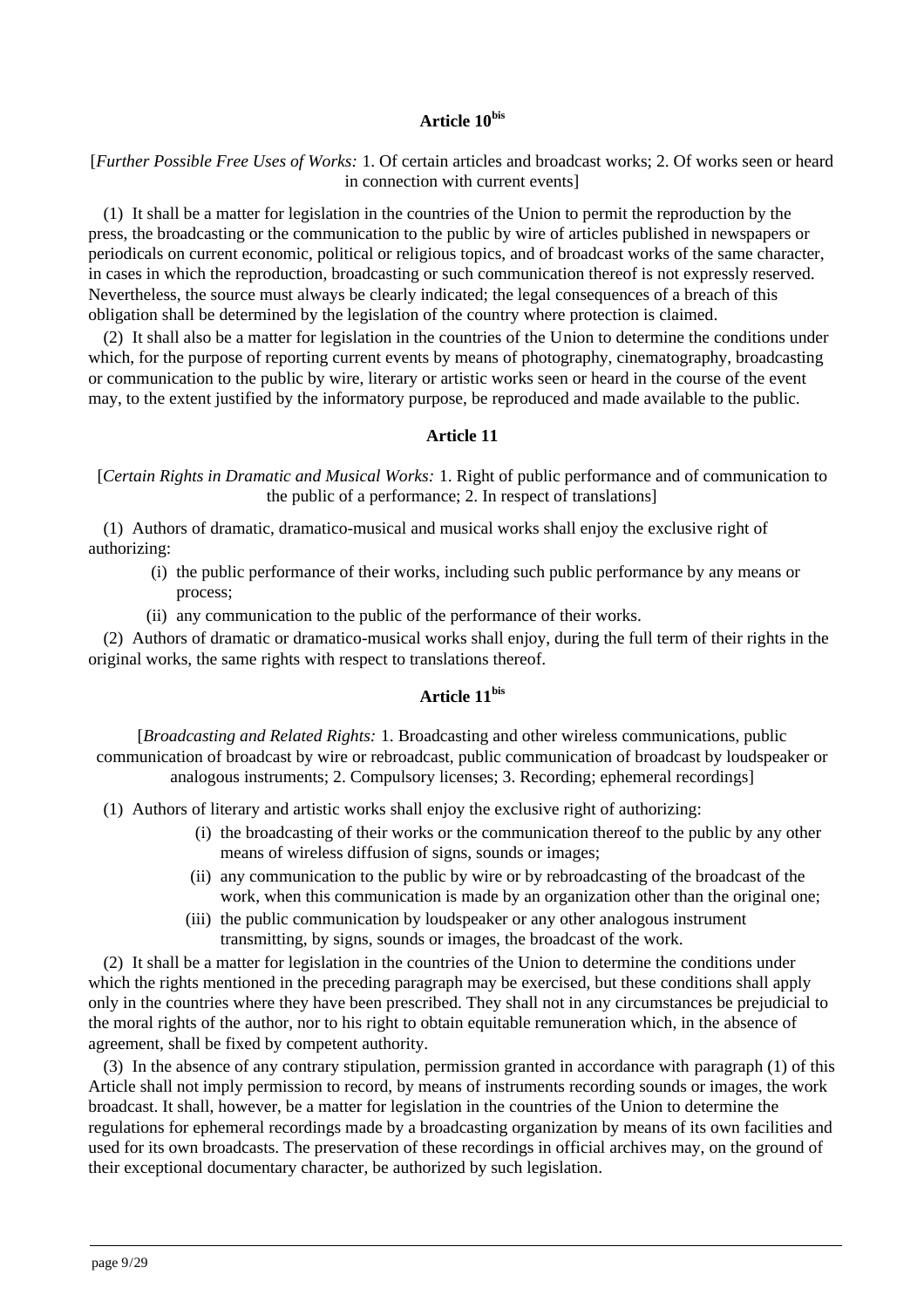## **Article 11ter**

[*Certain Rights in Literary Works:* 1. Right of public recitation and of communication to the public of a recitation; 2. In respect of translations]

(1) Authors of literary works shall enjoy the exclusive right of authorizing:

- (i) the public recitation of their works, including such public recitation by any means or process;
- (ii) any communication to the public of the recitation of their works.

(2) Authors of literary works shall enjoy, during the full term of their rights in the original works, the same rights with respect to translations thereof.

## **Article 12**

#### [*Right of Adaptation, Arrangement and Other Alteration*]

Authors of literary or artistic works shall enjoy the exclusive right of authorizing adaptations, arrangements and other alterations of their works.

#### **Article 13**

[*Possible Limitation of the Right of Recording of Musical Works and Any Words Pertaining Thereto:* 1. Compulsory licenses; 2. Transitory measures; 3. Seizure on importation of copies made without the author's permission]

(1) Each country of the Union may impose for itself reservations and conditions on the exclusive right granted to the author of a musical work and to the author of any words, the recording of which together with the musical work has already been authorized by the latter, to authorize the sound recording of that musical work, together with such words, if any; but all such reservations and conditions shall apply only in the countries which have imposed them and shall not, in any circumstances, be prejudicial to the rights of these authors to obtain equitable remuneration which, in the absence of agreement, shall be fixed by competent authority.

(2) Recordings of musical works made in a country of the Union in accordance with Article 13(3) of the Conventions signed at Rome on June 2, 1928, and at Brussels on June 26, 1948, may be reproduced in that country without the permission of the author of the musical work until a date two years after that country becomes bound by this Act.

(3) Recordings made in accordance with paragraphs (1) and (2) of this Article and imported without permission from the parties concerned into a country where they are treated as infringing recordings shall be liable to seizure.

#### **Article 14**

[*Cinematographic and Related Rights:* 1. Cinematographic adaptation and reproduction; distribution; public performance and public communication by wire of works thus adapted or reproduced; 2. Adaptation of cinematographic productions; 3. No compulsory licenses]

- (1) Authors of literary or artistic works shall have the exclusive right of authorizing:
	- (i) the cinematographic adaptation and reproduction of these works, and the distribution of the works thus adapted or reproduced;
	- (ii) the public performance and communication to the public by wire of the works thus adapted or reproduced.

(2) The adaptation into any other artistic form of a cinematographic production derived from literary or artistic works shall, without prejudice to the authorization of the author of the cinematographic production, remain subject to the authorization of the authors of the original works.

(3) The provisions of Article 13(1) shall not apply.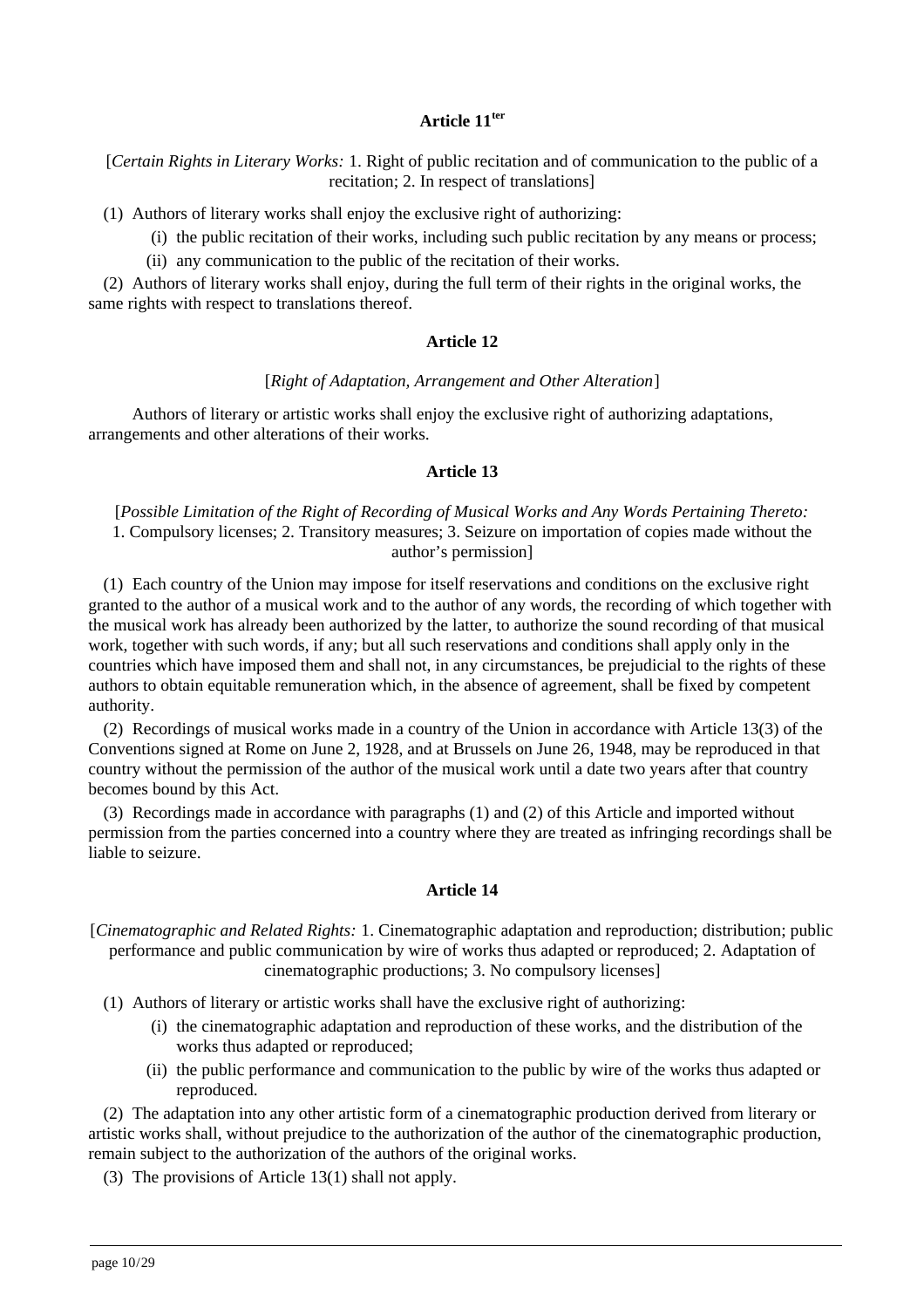## **Article 14bis**

[*Special Provisions Concerning Cinematographic Works:* 1. Assimilation to "original" works; 2. Ownership; limitation of certain rights of certain contributors; 3. Certain other contributors]

(1) Without prejudice to the copyright in any work which may have been adapted or reproduced, a cinematographic work shall be protected as an original work. The owner of copyright in a cinematographic work shall enjoy the same rights as the author of an original work, including the rights referred to in the preceding Article.

(2)

*(a)* Ownership of copyright in a cinematographic work shall be a matter for legislation in the country where protection is claimed.

*(b)* However, in the countries of the Union which, by legislation, include among the owners of copyright in a cinematographic work authors who have brought contributions to the making of the work, such authors, if they have undertaken to bring such contributions, may not, in the absence of any contrary or special stipulation, object to the reproduction, distribution, public performance, communication to the public by wire, broadcasting or any other communication to the public, or to the subtitling or dubbing of texts, of the work.

*(c)* The question whether or not the form of the undertaking referred to above should, for the application of the preceding subparagraph *(b)*, be in a written agreement or a written act of the same effect shall be a matter for the legislation of the country where the maker of the cinematographic work has his headquarters or habitual residence. However, it shall be a matter for the legislation of the country of the Union where protection is claimed to provide that the said undertaking shall be in a written agreement or a written act of the same effect. The countries whose legislation so provides shall notify the Director General by means of a written declaration, which will be immediately communicated by him to all the other countries of the Union.

*(d)* By "contrary or special stipulation" is meant any restrictive condition which is relevant to the aforesaid undertaking.

(3) Unless the national legislation provides to the contrary, the provisions of paragraph (2)*(b)* above shall not be applicable to authors of scenarios, dialogues and musical works created for the making of the cinematographic work, or to the principal director thereof. However, those countries of the Union whose legislation does not contain rules providing for the application of the said paragraph (2)*(b)* to such director shall notify the Director General by means of a written declaration, which will be immediately communicated by him to all the other countries of the Union.

## **Article 14ter**

## [*"Droit de suite" in Works of Art and Manuscripts:* 1. Right to an interest in resales; 2. Applicable law; 3. Procedure]

(1) The author, or after his death the persons or institutions authorized by national legislation, shall, with respect to original works of art and original manuscripts of writers and composers, enjoy the inalienable right to an interest in any sale of the work subsequent to the first transfer by the author of the work.

(2) The protection provided by the preceding paragraph may be claimed in a country of the Union only if legislation in the country to which the author belongs so permits, and to the extent permitted by the country where this protection is claimed.

(3) The procedure for collection and the amounts shall be matters for determination by national legislation.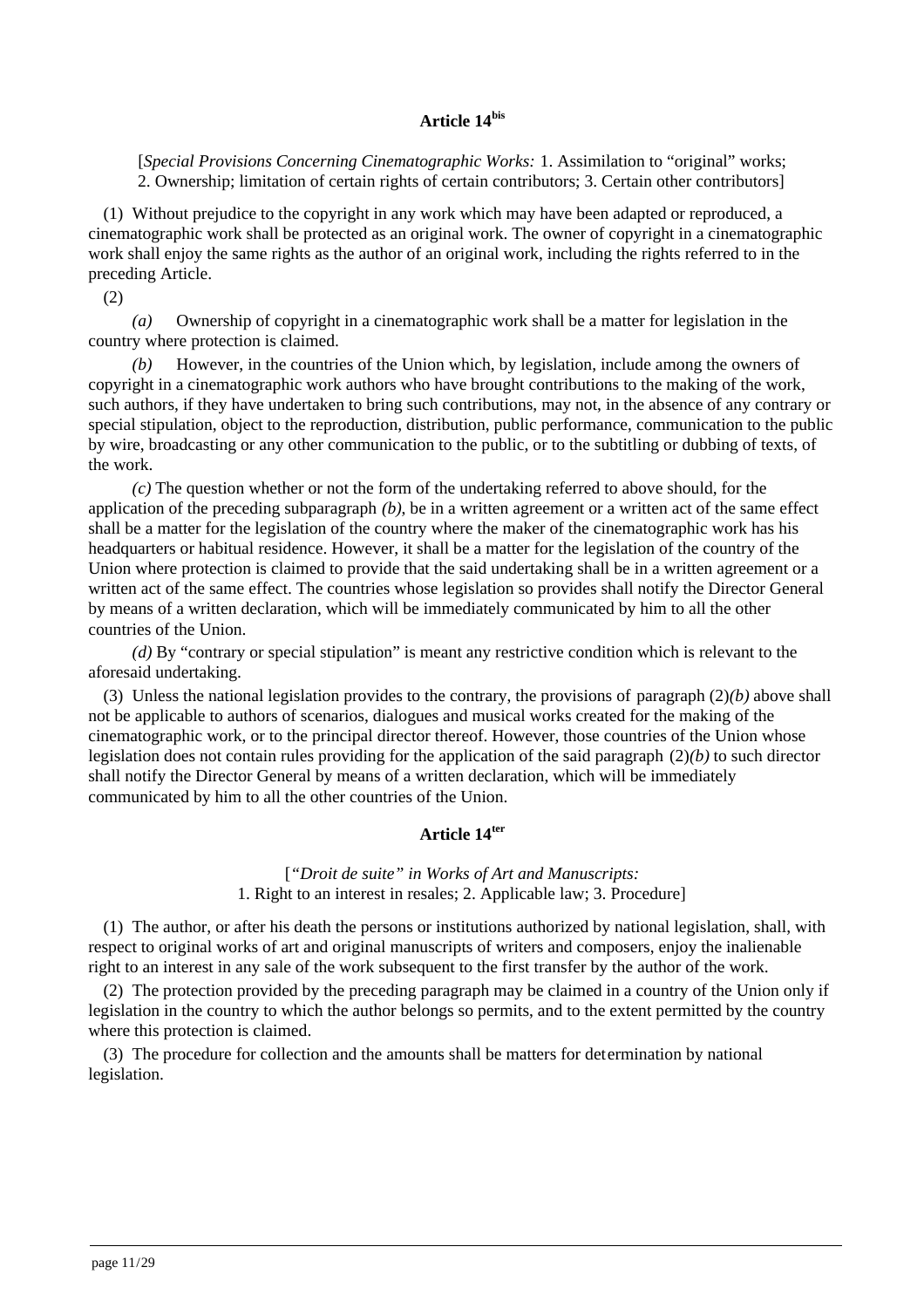#### **Article 15**

[*Right to Enforce Protected Rights:* 1. Where author's name is indicated or where pseudonym leaves no doubt as to author's identity; 2. In the case of cinematographic works; 3. In the case of anonymous and pseudonymous works; 4. In the case of certain unpublished works of unknown authorship]

(1) In order that the author of a literary or artistic work protected by this Convention shall, in the absence of proof to the contrary, be regarded as such, and consequently be entitled to institute infringement proceedings in the countries of the Union, it shall be sufficient for his name to appear on the work in the usual manner. This paragraph shall be applicable even if this name is a pseudonym, where the pseudonym adopted by the author leaves no doubt as to his identity.

(2) The person or body corporate whose name appears on a cinematographic work in the usual manner shall, in the absence of proof to the contrary, be presumed to be the maker of the said work.

(3) In the case of anonymous and pseudonymous works, other than those referred to in paragraph (1) above, the publisher whose name appears on the work shall, in the absence of proof to the contrary, be deemed to represent the author, and in this capacity he shall be entitled to protect and enforce the author's rights. The provisions of this paragraph shall cease to apply when the author reveals his identity and establishes his claim to authorship of the work.

(4)

*(a)* In the case of unpublished works where the identity of the author is unknown, but where there is every ground to presume that he is a national of a country of the Union, it shall be a matter for legislation in that country to designate the competent authority which shall represent the author and shall be entitled to protect and enforce his rights in the countries of the Union.

*(b)* Countries of the Union which make such designation under the terms of this provision shall notify the Director General by means of a written declaration giving full information concerning the authority thus designated. The Director General shall at once communicate this declaration to all other countries of the Union.

#### **Article 16**

[*Infringing Copies:* 1. Seizure; 2. Seizure on importation; 3. Applicable law]

(1) Infringing copies of a work shall be liable to seizure in any country of the Union where the work enjoys legal protection.

(2) The provisions of the preceding paragraph shall also apply to reproductions coming from a country where the work is not protected, or has ceased to be protected.

(3) The seizure shall take place in accordance with the legislation of each country.

### **Article 17**

#### [*Possibility of Control of Circulation, Presentation and Exhibition of Works*]

The provisions of this Convention cannot in any way affect the right of the Government of each country of the Union to permit, to control, or to prohibit, by legislation or regulation, the circulation, presentation, or exhibition of any work or production in regard to which the competent authority may find it necessary to exercise that right.

### **Article 18**

[*Works Existing on Convention's Entry Into Force:* 1. Protectable where protection not yet expired in country of origin; 2. Non-protectable where protection already expired in country where it is claimed; 3. Application of these principles; 4. Special cases]

(1) This Convention shall apply to all works which, at the moment of its coming into force, have not yet fallen into the public domain in the country of origin through the expiry of the term of protection.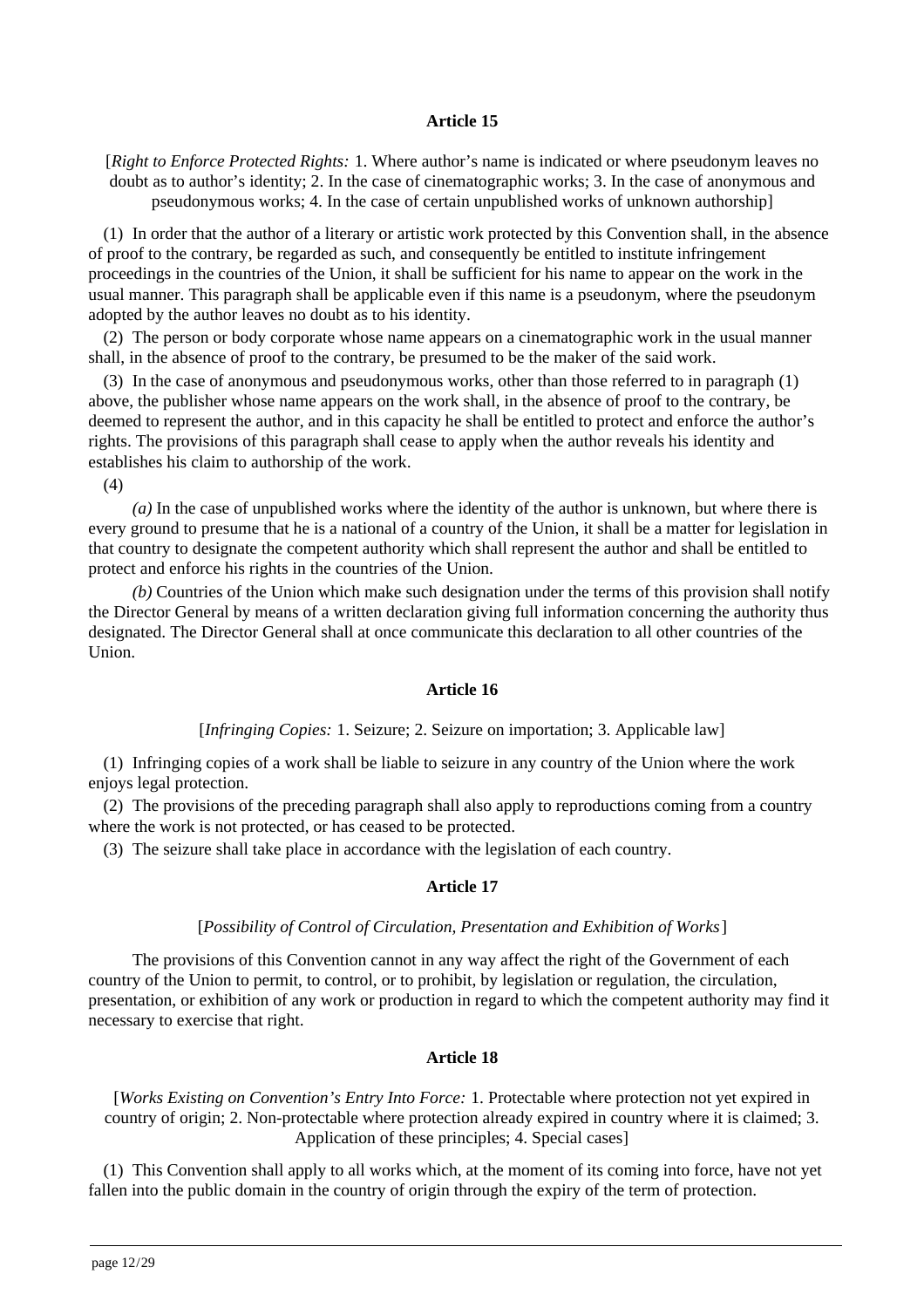(2) If, however, through the expiry of the term of protection which was previously granted, a work has fallen into the public domain of the country where protection is claimed, that work shall not be protected anew.

(3) The application of this principle shall be subject to any provisions contained in special conventions to that effect existing or to be concluded between countries of the Union. In the absence of such provisions, the respective countries shall determine, each in so far as it is concerned, the conditions of application of this principle.

(4) The preceding provisions shall also apply in the case of new accessions to the Union and to cases in which protection is extended by the application of Article 7 or by the abandonment of reservations.

#### **Article 19**

#### [*Protection Greater than Resulting from Convention*]

The provisions of this Convention shall not preclude the making of a claim to the benefit of any greater protection which may be granted by legislation in a country of the Union.

#### **Article 20**

#### [*Special Agreements Among Countries of the Union*]

The Governments of the countries of the Union reserve the right to enter into special agreements among themselves, in so far as such agreements grant to authors more extensive rights than those granted by the Convention, or contain other provisions not contrary to this Convention. The provisions of existing agreements which satisfy these conditions shall remain applicable.

#### **Article 21**

[*Special Provisions Regarding Developing Countries:* 1. Reference to Appendix; 2. Appendix part of Act]

(1) Special provisions regarding developing countries are included in the Appendix.

(2) Subject to the provisions of Article 28(1)*(b)*, the Appendix forms an integral part of this Act.

#### **Article 22**

[*Assembly:* 1. Constitution and composition; 2. Tasks; 3. Quorum, voting, observers; 4. Convocation; 5. Rules of procedure]

(1)

*(a)* The Union shall have an Assembly consisting of those countries of the Union which are bound by Articles 22 to 26.

*(b)* The Government of each country shall be represented by one delegate, who may be assisted by alternate delegates, advisors, and experts.

*(c)* The expenses of each delegation shall be borne by the Government which has appointed it. (2)

*(a)* The Assembly shall:

- (i) deal with all matters concerning the maintenance and development of the Union and the implementation of this Convention;
- (ii) give directions concerning the preparation for conferences of revision to the International Bureau of Intellectual Property (hereinafter designated as "the International Bureau") referred to in the Convention Establishing the World Intellectual Property Organization (hereinafter designated as "the Organization"), due account being taken of any comments made by those countries of the Union which are not bound by Articles 22 to 26;

page 13/29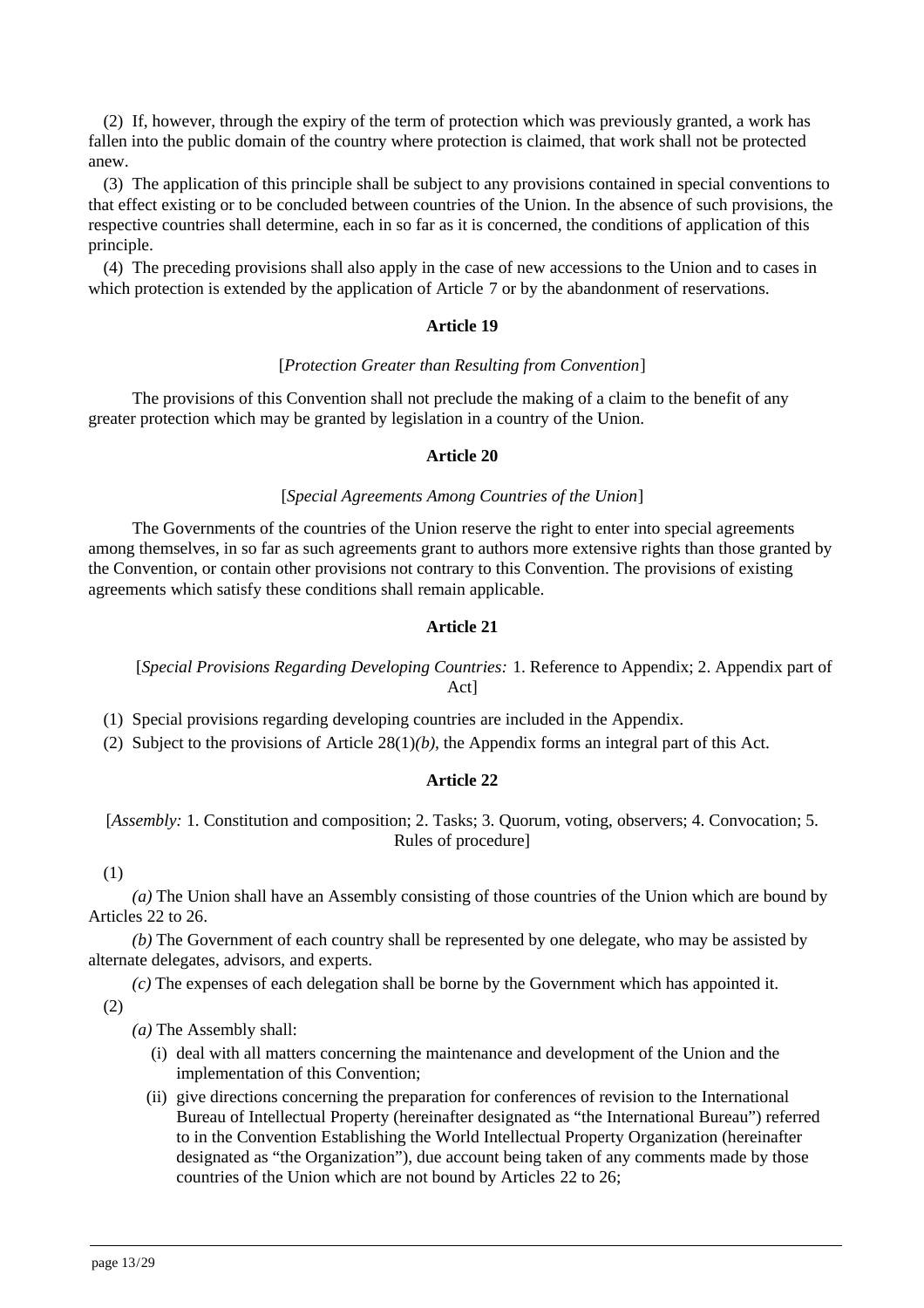- (iii) review and approve the reports and activities of the Director General of the Organization concerning the Union, and give him all necessary instructions concerning matters within the competence of the Union;
- (iv) elect the members of the Executive Committee of the Assembly;
- (v) review and approve the reports and activities of its Executive Committee, and give instructions to such Committee;
- (vi) determine the program and adopt the biennial budget of the Union, and approve its final accounts;
- (vii) adopt the financial regulations of the Union;
- (viii) establish such committees of experts and working groups as may be necessary for the work of the Union;
- (ix) determine which countries not members of the Union and which intergovernmental and international non-governmental organizations shall be admitted to its meetings as observers;
- (x) adopt amendments to Articles 22 to 26;
- (xi) take any other appropriate action designed to further the objectives of the Union;
- (xii) exercise such other functions as are appropriate under this Convention;
- (xiii) subject to its acceptance, exercise such rights as are given to it in the Convention establishing the Organization.

*(b)* With respect to matters which are of interest also to other Unions administered by the Organization, the Assembly shall make its decisions after having heard the advice of the Coordination Committee of the Organization.

(3)

- *(a)* Each country member of the Assembly shall have one vote.
- *(b)* One-half of the countries members of the Assembly shall constitute a quorum.

*(c)* Notwithstanding the provisions of subparagraph *(b)*, if, in any session, the number of countries represented is less than one-half but equal to or more than one-third of the countries members of the Assembly, the Assembly may make decisions but, with the exception of decisions concerning its own procedure, all such decisions shall take effect only if the following conditions are fulfilled. The International Bureau shall communicate the said decisions to the countries members of the Assembly which were not represented and shall invite them to express in writing their vote or abstention within a period of three months from the date of the communication. If, at the expiration of this period, the number of countries having thus expressed their vote or abstention attains the number of countries which was lacking for attaining the quorum in the session itself, such decisions shall take effect provided that at the same time the required majority still obtains.

*(d)* Subject to the provisions of Article 26(2), the decisions of the Assembly shall require two-thirds of the votes cast.

*(e)* Abstentions shall not be considered as votes.

*(f)* A delegate may represent, and vote in the name of, one country only.

*(g)* Countries of the Union not members of the Assembly shall be admitted to its meetings as observers.

(4)

*(a)* The Assembly shall meet once in every second calendar year in ordinary session upon convocation by the Director General and, in the absence of exceptional circumstances, during the same period and at the same place as the General Assembly of the Organization.

*(b)* The Assembly shall meet in extraordinary session upon convocation by the Director General, at the request of the Executive Committee or at the request of one-fourth of the countries members of the Assembly.

(5) The Assembly shall adopt its own rules of procedure.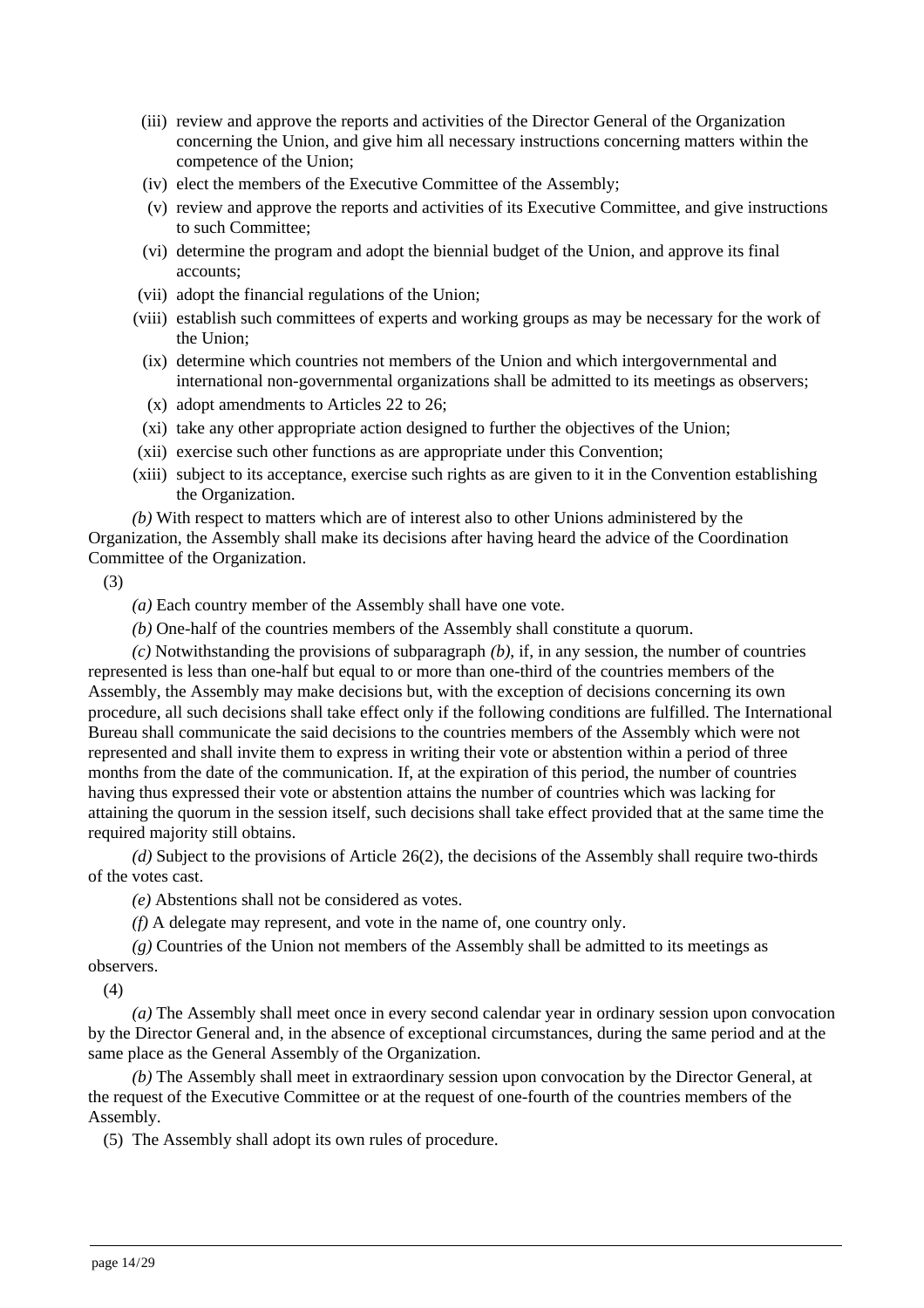#### **Article 23**

[*Executive Committee:* 1. Constitution; 2. Composition; 3. Number of members; 4. Geographical distribution; special agreements; 5. Term, limits of re-eligibility, rules of election; 6. Tasks; 7. Convocation; 8. Quorum, voting; 9. Observers; 10. Rules of procedure]

(1) The Assembly shall have an Executive Committee.

(2)

*(a)* The Executive Committee shall consist of countries elected by the Assembly from among countries members of the Assembly. Furthermore, the country on whose territory the Organization has its headquarters shall, subject to the provisions of Article 25(7)*(b)*, have an ex officio seat on the Committee.

*(b)* The Government of each country member of the Executive Committee shall be represented by one delegate, who may be assisted by alternate delegates, advisors, and experts.

*(c)* The expenses of each delegation shall be borne by the Government which has appointed it.

(3) The number of countries members of the Executive Committee shall correspond to one-fourth of the number of countries members of the Assembly. In establishing the number of seats to be filled, remainders after division by four shall be disregarded.

(4) In electing the members of the Executive Committee, the Assembly shall have due regard to an equitable geographical distribution and to the need for countries party to the Special Agreements which might be established in relation with the Union to be among the countries constituting the Executive Committee.

(5)

*(a)* Each member of the Executive Committee shall serve from the close of the session of the Assembly which elected it to the close of the next ordinary session of the Assembly.

*(b)* Members of the Executive Committee may be re-elected, but not more than two-thirds of them.

*(c)* The Assembly shall establish the details of the rules governing the election and possible reelection of the members of the Executive Committee.

(6)

*(a)* The Executive Committee shall:

- (i) prepare the draft agenda of the Assembly;
- (ii) submit proposals to the Assembly respecting the draft program and biennial budget of the Union prepared by the Director General;
- (iii) [*deleted*]
- (iv) submit, with appropriate comments, to the Assembly the periodical reports of the Director General and the yearly audit reports on the accounts;
- (v) in accordance with the decisions of the Assembly and having regard to circumstances arising between two ordinary sessions of the Assembly, take all necessary measures to ensure the execution of the program of the Union by the Director General;
- (vi) perform such other functions as are allocated to it under this Convention.

*(b)* With respect to matters which are of interest also to other Unions administered by the Organization, the Executive Committee shall make its decisions after having heard the advice of the Coordination Committee of the Organization.

(7)

*(a)* The Executive Committee shall meet once a year in ordinary session upon convocation by the Director General, preferably during the same period and at the same place as the Coordination Committee of the Organization.

*(b)* The Executive Committee shall meet in extraordinary session upon convocation by the Director General, either on his own initiative, or at the request of its Chairman or one-fourth of its members.

(8)

- *(a)* Each country member of the Executive Committee shall have one vote.
- *(b)* One-half of the members of the Executive Committee shall constitute a quorum.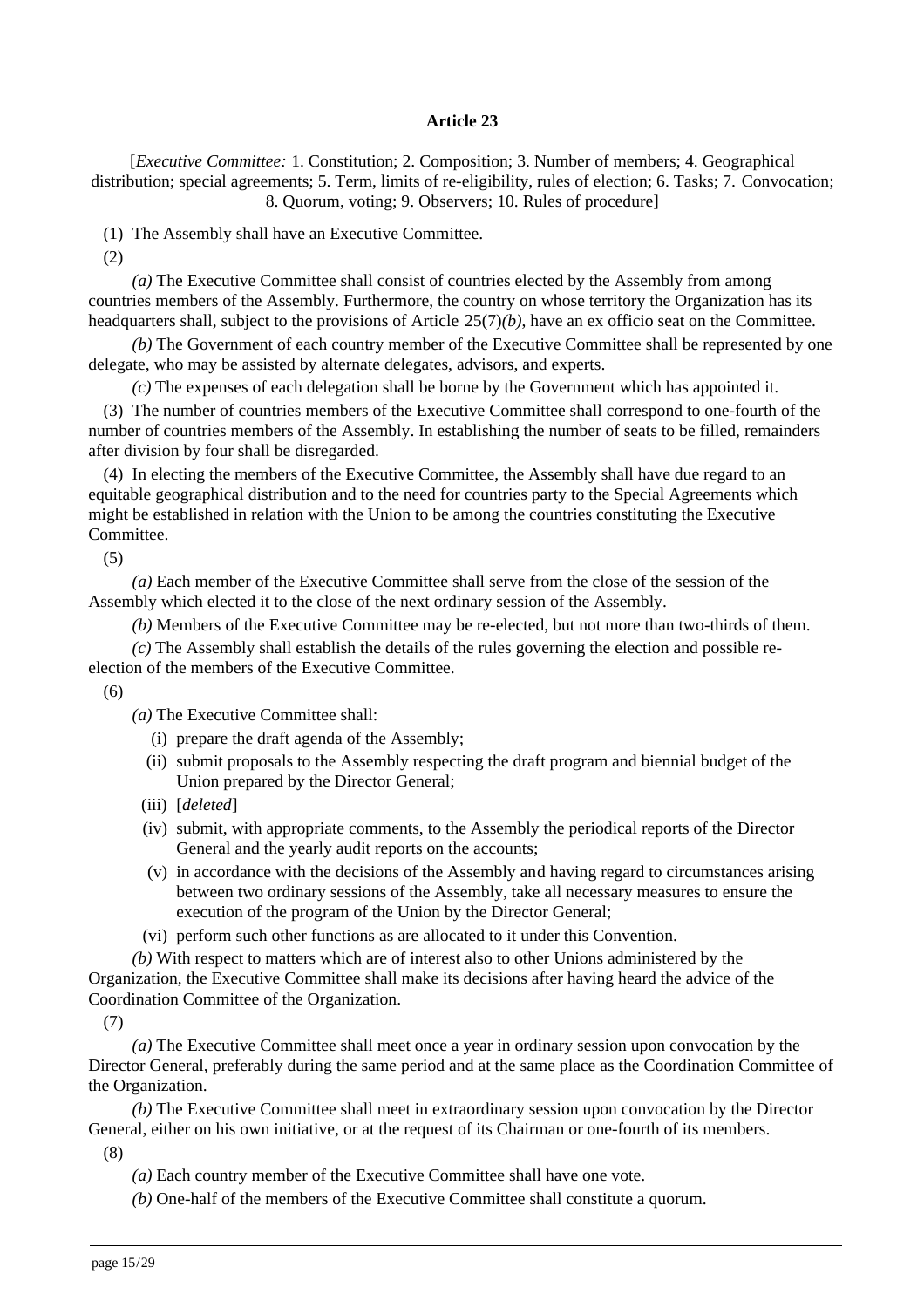*(c)* Decisions shall be made by a simple majority of the votes cast.

*(d)* Abstentions shall not be considered as votes.

*(e)* A delegate may represent, and vote in the name of, one country only.

(9) Countries of the Union not members of the Executive Committee shall be admitted to its meetings as observers.

(10) The Executive Committee shall adopt its own rules of procedure.

## **Article 24**

[*International Bureau:* 1. Tasks in general, Director General; 2. General information; 3. Periodical; 4. Information to countries; 5. Studies and services; 6. Participation in meetings; 7. Conferences of revision; 8. Other tasks]

(1)

*(a)* The administrative tasks with respect to the Union shall be performed by the International Bureau, which is a continuation of the Bureau of the Union united with the Bureau of the Union established by the International Convention for the Protection of Industrial Property.

*(b)* In particular, the International Bureau shall provide the secretariat of the various organs of the Union.

*(c)* The Director General of the Organization shall be the chief executive of the Union and shall represent the Union.

(2) The International Bureau shall assemble and publish information concerning the protection of copyright. Each country of the Union shall promptly communicate to the International Bureau all new laws and official texts concerning the protection of copyright.

(3) The International Bureau shall publish a monthly periodical.

(4) The International Bureau shall, on request, furnish information to any country of the Union on matters concerning the protection of copyright.

(5) The International Bureau shall conduct studies, and shall provide services, designed to facilitate the protection of copyright.

(6) The Director General and any staff member designated by him shall participate, without the right to vote, in all meetings of the Assembly, the Executive Committee and any other committee of experts or working group. The Director General, or a staff member designated by him, shall be ex officio secretary of these bodies.

(7)

*(a)* The International Bureau shall, in accordance with the directions of the Assembly and in cooperation with the Executive Committee, make the preparations for the conferences of revision of the provisions of the Convention other than Articles 22 to 26.

*(b)* The International Bureau may consult with intergovernmental and international non-governmental organizations concerning preparations for conferences of revision.

*(c)* The Director General and persons designated by him shall take part, without the right to vote, in the discussions at these conferences.

(8) The International Bureau shall carry out any other tasks assigned to it.

### **Article 25**

[*Finances:* 1. Budget; 2. Coordination with other Unions; 3. Resources; 4. Contributions; possible extension of previous budget; 5. Fees and charges; 6. Working capital fund; 7. Advances by host Government; 8. Auditing of accounts]

(1)

*(a)* The Union shall have a budget.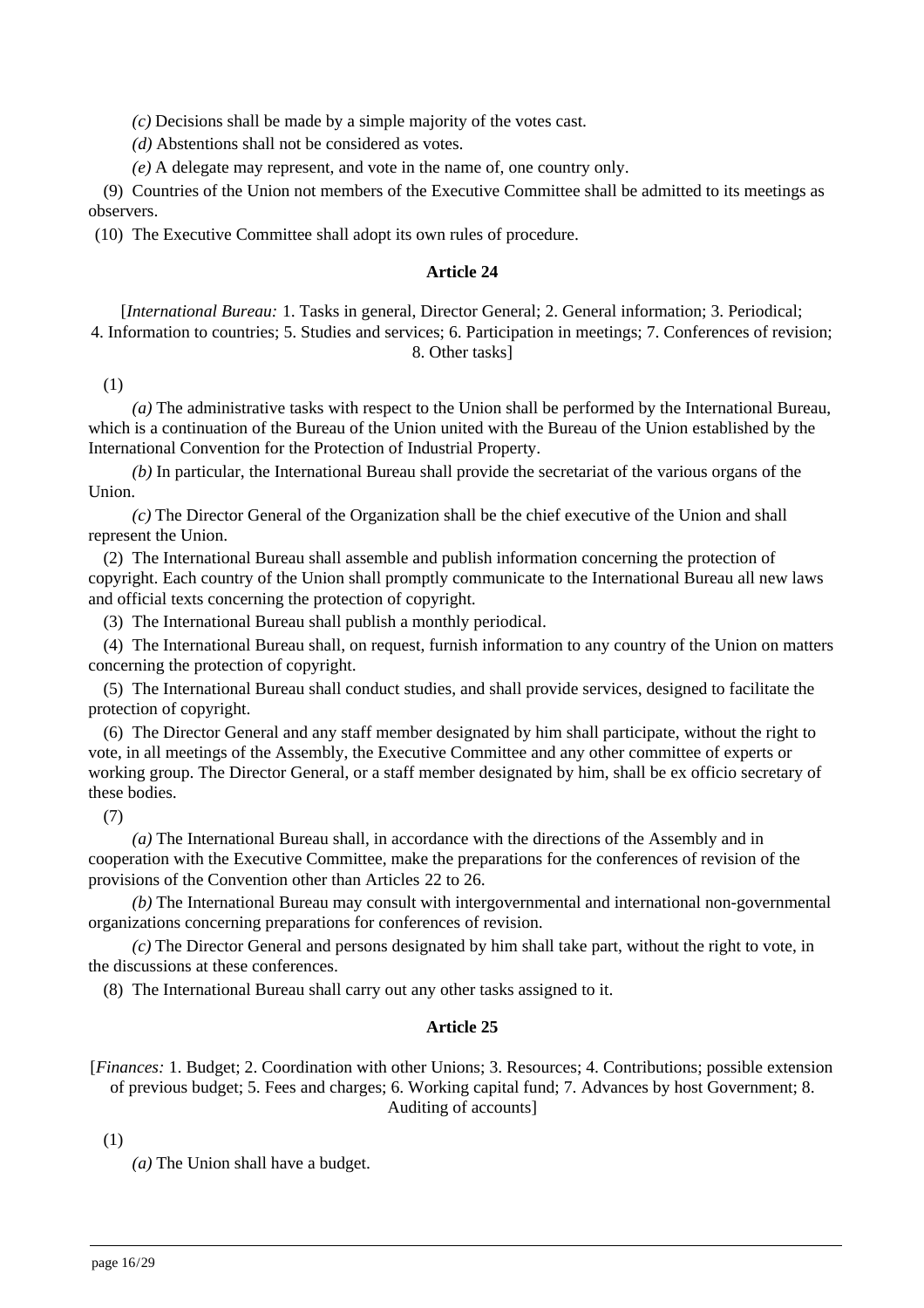*(b)* The budget of the Union shall include the income and expenses proper to the Union, its contribution to the budget of expenses common to the Unions, and, where applicable, the sum made available to the budget of the Conference of the Organization.

*(c)* Expenses not attributable exclusively to the Union but also to one or more other Unions administered by the Organization shall be considered as expenses common to the Unions. The share of the Union in such common expenses shall be in proportion to the interest the Union has in them.

(2) The budget of the Union shall be established with due regard to the requirements of coordination with the budgets of the other Unions administered by the Organization.

(3) The budget of the Union shall be financed from the following sources:

- (i) contributions of the countries of the Union;
- (ii) fees and charges due for services performed by the International Bureau in relation to the Union;
- (iii) sale of, or royalties on, the publications of the International Bureau concerning the Union;
- (iv) gifts, bequests, and subventions;
- (v) rents, interests, and other miscellaneous income.
- (4)

*(a)* For the purpose of establishing its contribution towards the budget, each country of the Union shall belong to a class, and shall pay its annual contributions on the basis of a number of units fixed as follows:

| Class I   | 25 |
|-----------|----|
| Class II  | 20 |
| Class III | 15 |
| Class IV  | 10 |
| Class V   | 5  |
| Class VI  | 3  |
| Class VII |    |

*(b)* Unless it has already done so, each country shall indicate, concurrently with depositing its instrument of ratification or accession, the class to which it wishes to belong. Any country may change class. If it chooses a lower class, the country must announce it to the Assembly at one of its ordinary sessions. Any such change shall take effect at the beginning of the calendar year following the session.

*(c)* The annual contribution of each country shall be an amount in the same proportion to the total sum to be contributed to the annual budget of the Union by all countries as the number of its units is to the total of the units of all contributing countries.

*(d)* Contributions shall become due on the first of January of each year.

*(e)* A country which is in arrears in the payment of its contributions shall have no vote in any of the organs of the Union of which it is a member if the amount of its arrears equals or exceeds the amount of the contributions due from it for the preceding two full years. However, any organ of the Union may allow such a country to continue to exercise its vote in that organ if, and as long as, it is satisfied that the delay in payment is due to exceptional and unavoidable circumstances.

*(f)* If the budget is not adopted before the beginning of a new financial period, it shall be at the same level as the budget of the previous year, in accordance with the financial regulations.

(5) The amount of the fees and charges due for services rendered by the International Bureau in relation to the Union shall be established, and shall be reported to the Assembly and the Executive Committee, by the Director General.

(6)

*(a)* The Union shall have a working capital fund which shall be constituted by a single payment made by each country of the Union. If the fund becomes insufficient, an increase shall be decided by the Assembly.

*(b)* The amount of the initial payment of each country to the said fund or of its participation in the increase thereof shall be a proportion of the contribution of that country for the year in which the fund is established or the increase decided.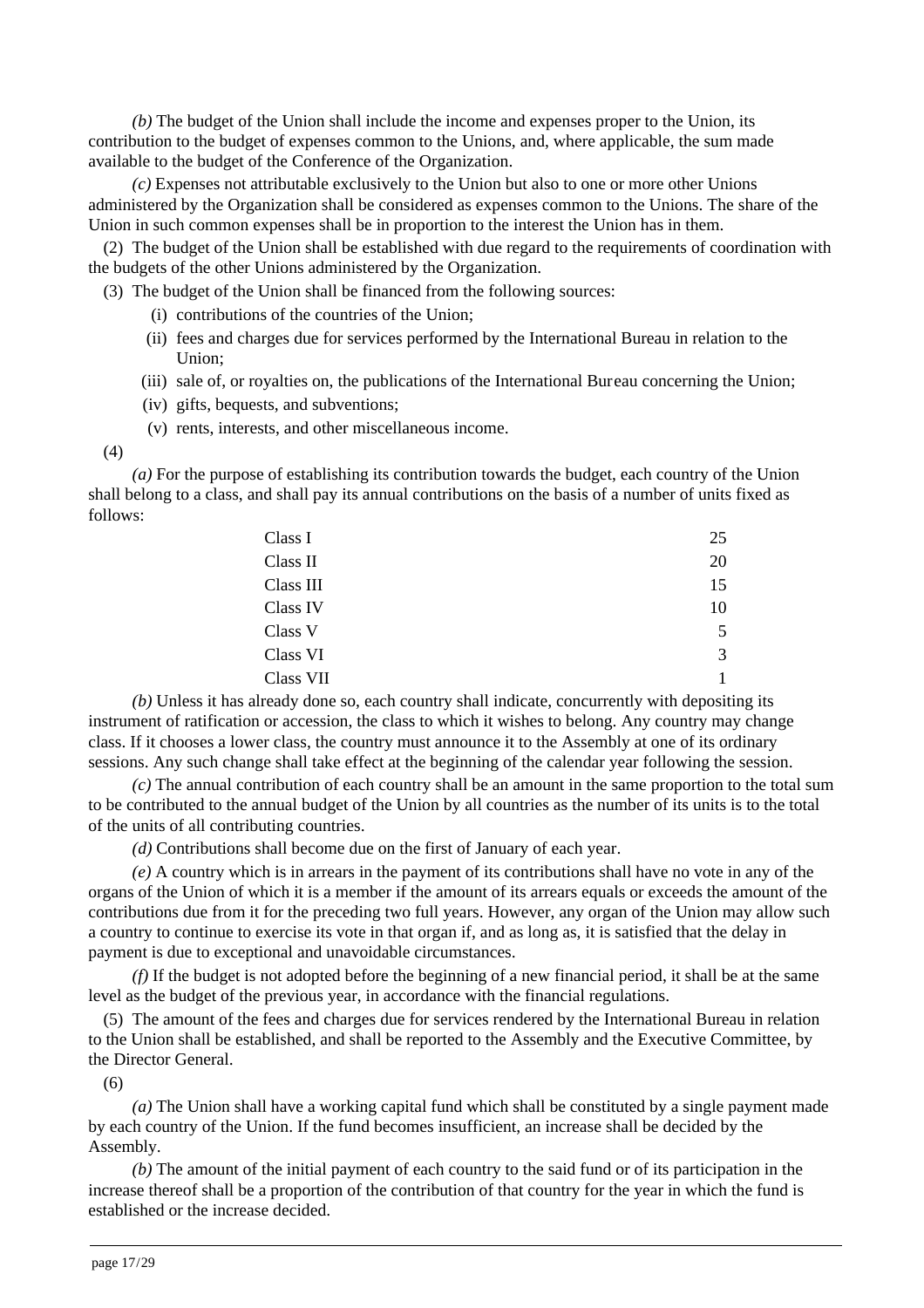*(c)* The proportion and the terms of payment shall be fixed by the Assembly on the proposal of the Director General and after it has heard the advice of the Coordination Committee of the Organization.

(7)

*(a)* In the headquarters agreement concluded with the country on the territory of which the Organization has its headquarters, it shall be provided that, whenever the working capital fund is insufficient, such country shall grant advances. The amount of these advances and the conditions on which they are granted shall be the subject of separate agreements, in each case, between such country and the Organization. As long as it remains under the obligation to grant advances, such country shall have an ex officio seat on the Executive Committee.

*(b)* The country referred to in subparagraph *(a)* and the Organization shall each have the right to denounce the obligation to grant advances, by written notification. Denunciation shall take effect three years after the end of the year in which it has been notified.

(8) The auditing of the accounts shall be effected by one or more of the countries of the Union or by external auditors, as provided in the financial regulations. They shall be designated, with their agreement, by the Assembly.

#### **Article 26**

## [Amendments: 1. Provisions susceptible of amendment by the Assembly; proposals; 2. Adoption; 3. Entry into force]

(1) Proposals for the amendment of Articles 22, 23, 24, 25, and the present Article, may be initiated by any country member of the Assembly, by the Executive Committee, or by the Director General. Such proposals shall be communicated by the Director General to the member countries of the Assembly at least six months in advance of their consideration by the Assembly.

(2) Amendments to the Articles referred to in paragraph (1) shall be adopted by the Assembly. Adoption shall require three-fourths of the votes cast, provided that any amendment of Article 22, and of the present paragraph, shall require four-fifths of the votes cast.

(3) Any amendment to the Articles referred to in paragraph (1) shall enter into force one month after written notifications of acceptance, effected in accordance with their respective constitutional processes, have been received by the Director General from three-fourths of the countries members of the Assembly at the time it adopted the amendment. Any amendment to the said Articles thus accepted shall bind all the countries which are members of the Assembly at the time the amendment enters into force, or which become members thereof at a subsequent date, provided that any amendment increasing the financial obligations of countries of the Union shall bind only those countries which have notified their acceptance of such amendment.

#### **Article 27**

#### [*Revision:* 1. Objective; 2. Conferences; 3. Adoption]

(1) This Convention shall be submitted to revision with a view to the introduction of amendments designed to improve the system of the Union.

(2) For this purpose, conferences shall be held successively in one of the countries of the Union among the delegates of the said countries.

(3) Subject to the provisions of Article 26 which apply to the amendment of Articles 22 to 26, any revision of this Act, including the Appendix, shall require the unanimity of the votes cast.

#### **Article 28**

[*Acceptance and Entry Into Force of Act for Countries of the Union:* 1. Ratification, accession; possibility of excluding certain provisions; withdrawal of exclusion; 2. Entry into force of Articles 1 to 21 and Appendix; 3. Entry into force of Articles 22 to 38]

(1)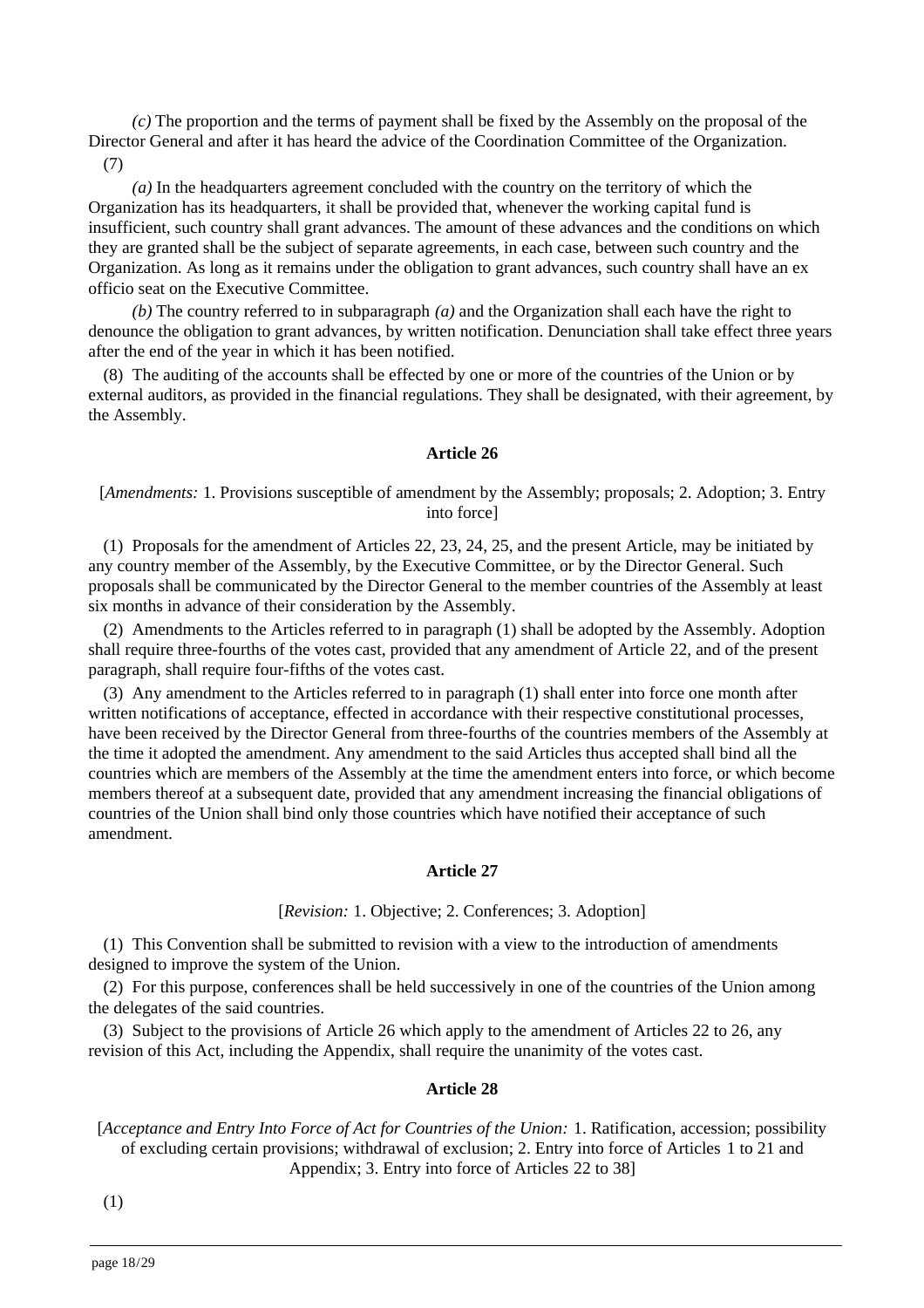*(a)* Any country of the Union which has signed this Act may ratify it, and, if it has not signed it, may accede to it. Instruments of ratification or accession shall be deposited with the Director General.

*(b)* Any country of the Union may declare in its instrument of ratification or accession that its ratification or accession shall not apply to Articles 1 to 21 and the Appendix, provided that, if such country has previously made a declaration under Article VI(1) of the Appendix, then it may declare in the said instrument only that its ratification or accession shall not apply to Articles 1 to 20.

*(c)* Any country of the Union which, in accordance with subparagraph *(b)*, has excluded provisions therein referred to from the effects of its ratification or accession may at any later time declare that it extends the effects of its ratification or accession to those provisions. Such declaration shall be deposited with the Director General.

(2)

*(a)* Articles 1 to 21 and the Appendix shall enter into force three months after both of the following two conditions are fulfilled:

- (i) at least five countries of the Union have ratified or acceded to this Act without making a declaration under paragraph (1)*(b)*,
- (ii) France, Spain, the United Kingdom of Great Britain and Northern Ireland, and the United States of America, have become bound by the Universal Copyright Convention as revised at Paris on July 24, 1971.

*(b)* The entry into force referred to in subparagraph *(a)* shall apply to those countries of the Union which, at least three months before the said entry into force, have deposited instruments of ratification or accession not containing a declaration under paragraph (1)*(b)*.

*(c)* With respect to any country of the Union not covered by subparagraph *(b)* and which ratifies or accedes to this Act without making a declaration under paragraph (1)*(b)*, Articles 1 to 21 and the Appendix shall enter into force three months after the date on which the Director General has notified the deposit of the relevant instrument of ratification or accession, unless a subsequent date has been indicated in the instrument deposited. In the latter case, Articles 1 to 21 and the Appendix shall enter into force with respect to that country on the date thus indicated.

*(d)* The provisions of subparagraphs *(a)* to *(c)* do not affect the application of Article VI of the Appendix.

(3) With respect to any country of the Union which ratifies or accedes to this Act with or without a declaration made under paragraph (1)*(b)*, Articles 22 to 38 shall enter into force three months after the date on which the Director General has notified the deposit of the relevant instrument of ratification or accession, unless a subsequent date has been indicated in the instrument deposited. In the latter case, Articles 22 to 38 shall enter into force with respect to that country on the date thus indicated.

### **Article 29**

### [*Acceptance and Entry Into Force for Countries Outside the Union:* 1. Accession; 2. Entry into force]

(1) Any country outside the Union may accede to this Act and thereby become party to this Convention and a member of the Union. Instruments of accession shall be deposited with the Director General. (2)

*(a)* Subject to subparagraph *(b)*, this Convention shall enter into force with respect to any country outside the Union three months after the date on which the Director General has notified the deposit of its instrument of accession, unless a subsequent date has been indicated in the instrument deposited. In the latter case, this Convention shall enter into force with respect to that country on the date thus indicated.

*(b)* If the entry into force according to subparagraph *(a)* precedes the entry into force of Articles 1 to 21 and the Appendix according to Article 28(2)*(a)*, the said country shall, in the meantime, be bound, instead of by Articles 1 to 21 and the Appendix, by Articles 1 to 20 of the Brussels Act of this Convention.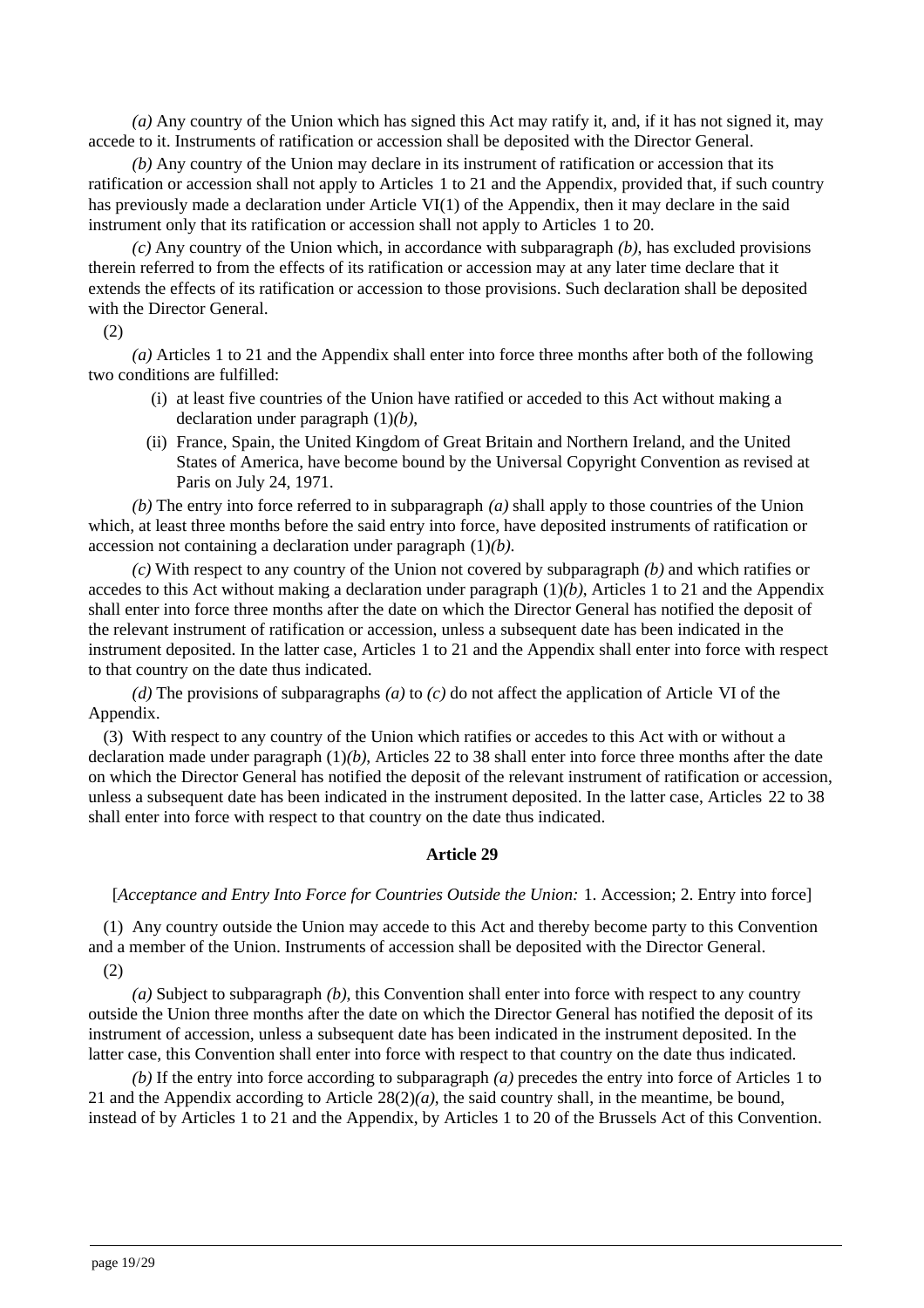## **Article 29bis**

### [*Effect of Acceptance of Act for the Purposes of Article 14(2) of the WIPO Convention*]

Ratification of or accession to this Act by any country not bound by Articles 22 to 38 of the Stockholm Act of this Convention shall, for the sole purposes of Article 14(2) of the Convention establishing the Organization, amount to ratification of or accession to the said Stockholm Act with the limitation set forth in Article 28(1)*(b)*(i) thereof.

#### **Article 30**

[*Reservations:* 1. Limits of possibility of making reservations; 2. Earlier reservations; reservation as to the right of translation; withdrawal of reservation]

(1) Subject to the exceptions permitted by paragraph (2) of this Article, by Article 28(1)*(b)*, by Article 33(2), and by the Appendix, ratification or accession shall automatically entail acceptance of all the provisions and admission to all the advantages of this Convention.

(2)

*(a)* Any country of the Union ratifying or acceding to this Act may, subject to Article V(2) of the Appendix, retain the benefit of the reservations it has previously formulated on condition that it makes a declaration to that effect at the time of the deposit of its instrument of ratification or accession.

*(b)* Any country outside the Union may declare, in acceding to this Convention and subject to Article V(2) of the Appendix, that it intends to substitute, temporarily at least, for Article 8 of this Act concerning the right of translation, the provisions of Article 5 of the Union Convention of 1886, as completed at Paris in 1896, on the clear understanding that the said provisions are applicable only to translations into a language in general use in the said country. Subject to Article I(6)*(b)* of the Appendix, any country has the right to apply, in relation to the right of translation of works whose country of origin is a country availing itself of such a reservation, a protection which is equivalent to the protection granted by the latter country.

*(c)* Any country may withdraw such reservations at any time by notification addressed to the Director General.

#### **Article 31**

### [*Applicability to Certain Territories:* 1. Declaration; 2. Withdrawal of declaration; 3. Effective date; 4. Acceptance of factual situations not implied]

(1) Any country may declare in its instrument of ratification or accession, or may inform the Director General by written notification at any time thereafter, that this Convention shall be applicable to all or part of those territories, designated in the declaration or notification, for the external relations of which it is responsible.

(2) Any country which has made such a declaration or given such a notification may, at any time, notify the Director General that this Convention shall cease to be applicable to all or part of such territories. (3)

*(a)* Any declaration made under paragraph (1) shall take effect on the same date as the ratification or accession in which it was included, and any notification given under that paragraph shall take effect three months after its notification by the Director General.

*(b)* Any notification given under paragraph (2) shall take effect twelve months after its receipt by the Director General.

(4) This Article shall in no way be understood as implying the recognition or tacit acceptance by a country of the Union of the factual situation concerning a territory to which this Convention is made applicable by another country of the Union by virtue of a declaration under paragraph (1).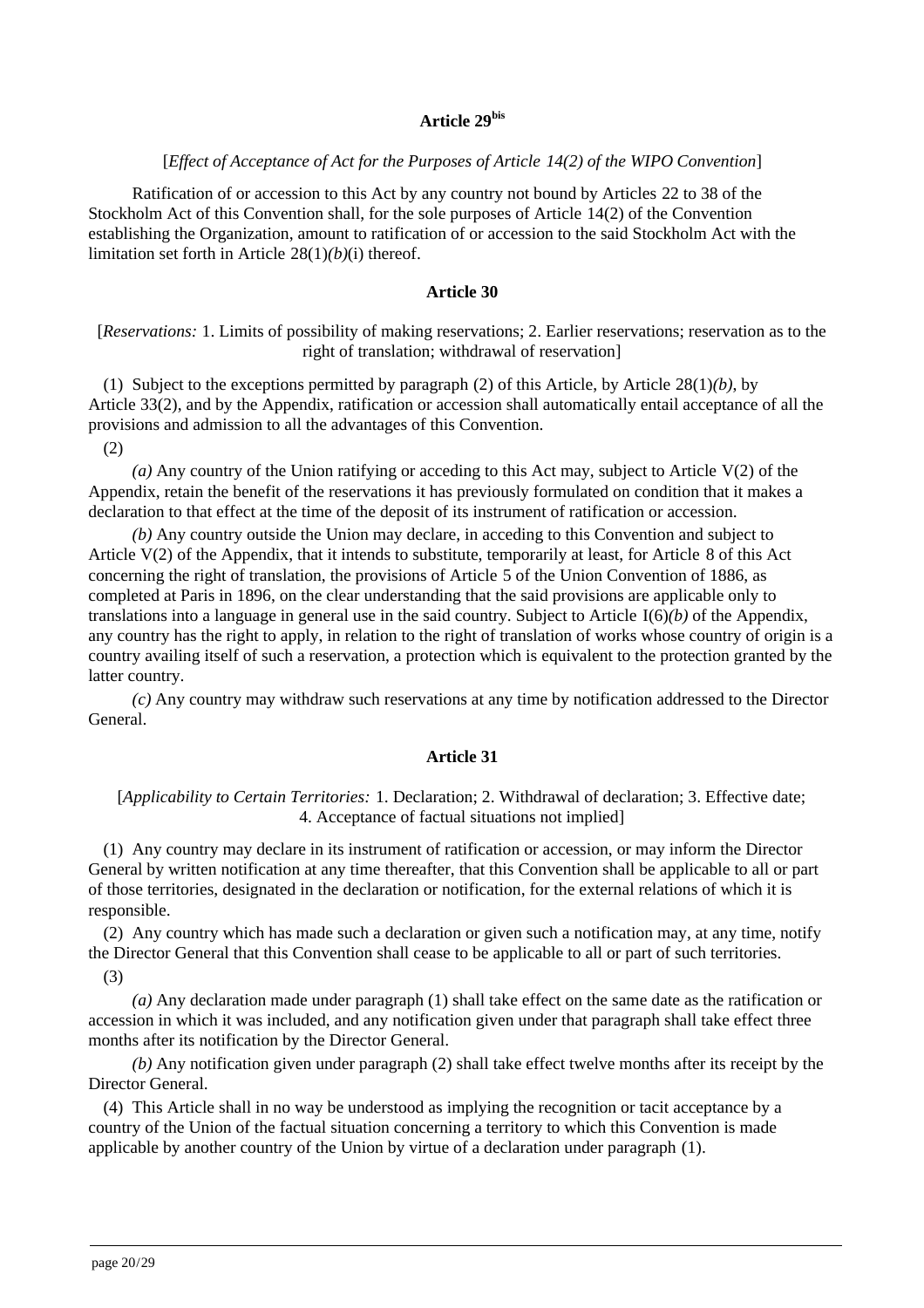#### **Article 32**

[*Applicability of this Act and of Earlier Acts:* 1. As between countries already members of the Union; 2. As between a country becoming a member of the Union and other countries members of the Union; 3. Applicability of the Appendix in Certain Relations]

(1) This Act shall, as regards relations between the countries of the Union, and to the extent that it applies, replace the Berne Convention of September 9, 1886, and the subsequent Acts of revision. The Acts previously in force shall continue to be applicable, in their entirety or to the extent that this Act does not replace them by virtue of the preceding sentence, in relations with countries of the Union which do not ratify or accede to this Act.

(2) Countries outside the Union which become party to this Act shall, subject to paragraph (3), apply it with respect to any country of the Union not bound by this Act or which, although bound by this Act, has made a declaration pursuant to Article 28(1)*(b)*. Such countries recognize that the said country of the Union, in its relations with them:

- (i) may apply the provisions of the most recent Act by which it is bound, and
- (ii) subject to Article I(6) of the Appendix, has the right to adapt the protection to the level provided for by this Act.

(3) Any country which has availed itself of any of the faculties provided for in the Appendix may apply the provisions of the Appendix relating to the faculty or faculties of which it has availed itself in its relations with any other country of the Union which is not bound by this Act, provided that the latter country has accepted the application of the said provisions.

#### **Article 33**

### [*Disputes:* 1. Jurisdiction of the International Court of Justice; 2. Reservation as to such jurisdiction; 3. Withdrawal of reservation]

(1) Any dispute between two or more countries of the Union concerning the interpretation or application of this Convention, not settled by negotiation, may, by any one of the countries concerned, be brought before the International Court of Justice by application in conformity with the Statute of the Court, unless the countries concerned agree on some other method of settlement. The country bringing the dispute before the Court shall inform the International Bureau; the International Bureau shall bring the matter to the attention of the other countries of the Union.

(2) Each country may, at the time it signs this Act or deposits its instrument of ratification or accession, declare that it does not consider itself bound by the provisions of paragraph (1). With regard to any dispute between such country and any other country of the Union, the provisions of paragraph (1) shall not apply.

(3) Any country having made a declaration in accordance with the provisions of paragraph (2) may, at any time, withdraw its declaration by notification addressed to the Director General.

#### **Article 34**

## [*Closing of Certain Earlier Provisions:* 1. Of earlier Acts; 2. Of the Protocol to the Stockholm Act]

(1) Subject to Article  $29^{bis}$  no country may ratify or accede to earlier Acts of this Convention once Articles 1 to 21 and the Appendix have entered into force.

(2) Once Articles 1 to 21 and the Appendix have entered into force, no country may make a declaration under Article 5 of the Protocol Regarding Developing Countries attached to the Stockholm Act.

#### **Article 35**

[*Duration of the Convention; Denunciation:* 1. Unlimited duration; 2. Possibility of denunciation; 3. Effective date of denunciation; 4. Moratorium on denunciation]

(1) This Convention shall remain in force without limitation as to time.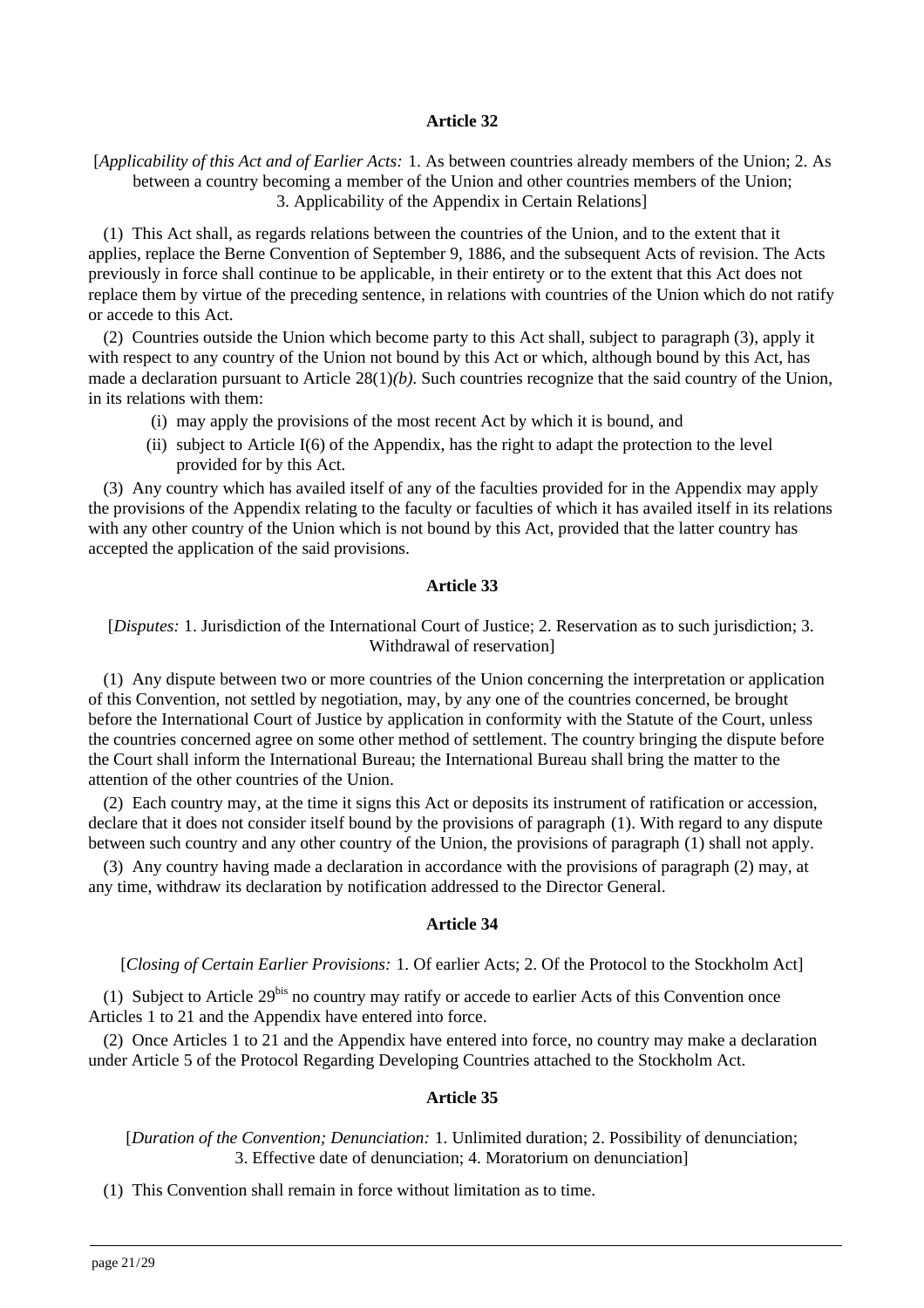(2) Any country may denounce this Act by notification addressed to the Director General. Such denunciation shall constitute also denunciation of all earlier Acts and shall affect only the country making it, the Convention remaining in full force and effect as regards the other countries of the Union.

(3) Denunciation shall take effect one year after the day on which the Director General has received the notification.

(4) The right of denunciation provided by this Article shall not be exercised by any country before the expiration of five years from the date upon which it becomes a member of the Union.

### **Article 36**

[*Application of the Convention:* 1. Obligation to adopt the necessary measures; 2. Time from which obligation exists]

(1) Any country party to this Convention undertakes to adopt, in accordance with its constitution, the measures necessary to ensure the application of this Convention.

(2) It is understood that, at the time a country becomes bound by this Convention, it will be in a position under its domestic law to give effect to the provisions of this Convention.

#### **Article 37**

[*Final Clauses:* 1. Languages of the Act; 2. Signature; 3. Certified copies; 4. Registration; 5. Notifications]

(1)

*(a)* This Act shall be signed in a single copy in the French and English languages and, subject to paragraph (2), shall be deposited with the Director General.

*(b)* Official texts shall be established by the Director General, after consultation with the interested Governments, in the Arabic, German, Italian, Portuguese and Spanish languages, and such other languages as the Assembly may designate.

*(c)* In case of differences of opinion on the interpretation of the various texts, the French text shall prevail.

(2) This Act shall remain open for signature until January 31, 1972. Until that date, the copy referred to in paragraph (1)*(a)* shall be deposited with the Government of the French Republic.

(3) The Director General shall certify and transmit two copies of the signed text of this Act to the Governments of all countries of the Union and, on request, to the Government of any other country.

(4) The Director General shall register this Act with the Secretariat of the United Nations.

(5) The Director General shall notify the Governments of all countries of the Union of signatures, deposits of instruments of ratification or accession and any declarations included in such instruments or made pursuant to Articles 28(1)*(c)*, 30(2)*(a)* and *(b)*, and 33(2), entry into force of any provisions of this Act, notifications of denunciation, and notifications pursuant to Articles 30(2)*(c)*, 31(1) and (2), 33(3), and 38(1), as well as the Appendix.

#### **Article 38**

[*Transitory Provisions:* 1. Exercise of the "five-year privilege"; 2. Bureau of the Union, Director of the Bureau; 3. Succession of Bureau of the Union]

(1) Countries of the Union which have not ratified or acceded to this Act and which are not bound by Articles 22 to 26 of the Stockholm Act of this Convention may, until April 26, 1975, exercise, if they so desire, the rights provided under the said Articles as if they were bound by them. Any country desiring to exercise such rights shall give written notification to this effect to the Director General; this notification shall be effective on the date of its receipt. Such countries shall be deemed to be members of the Assembly until the said date.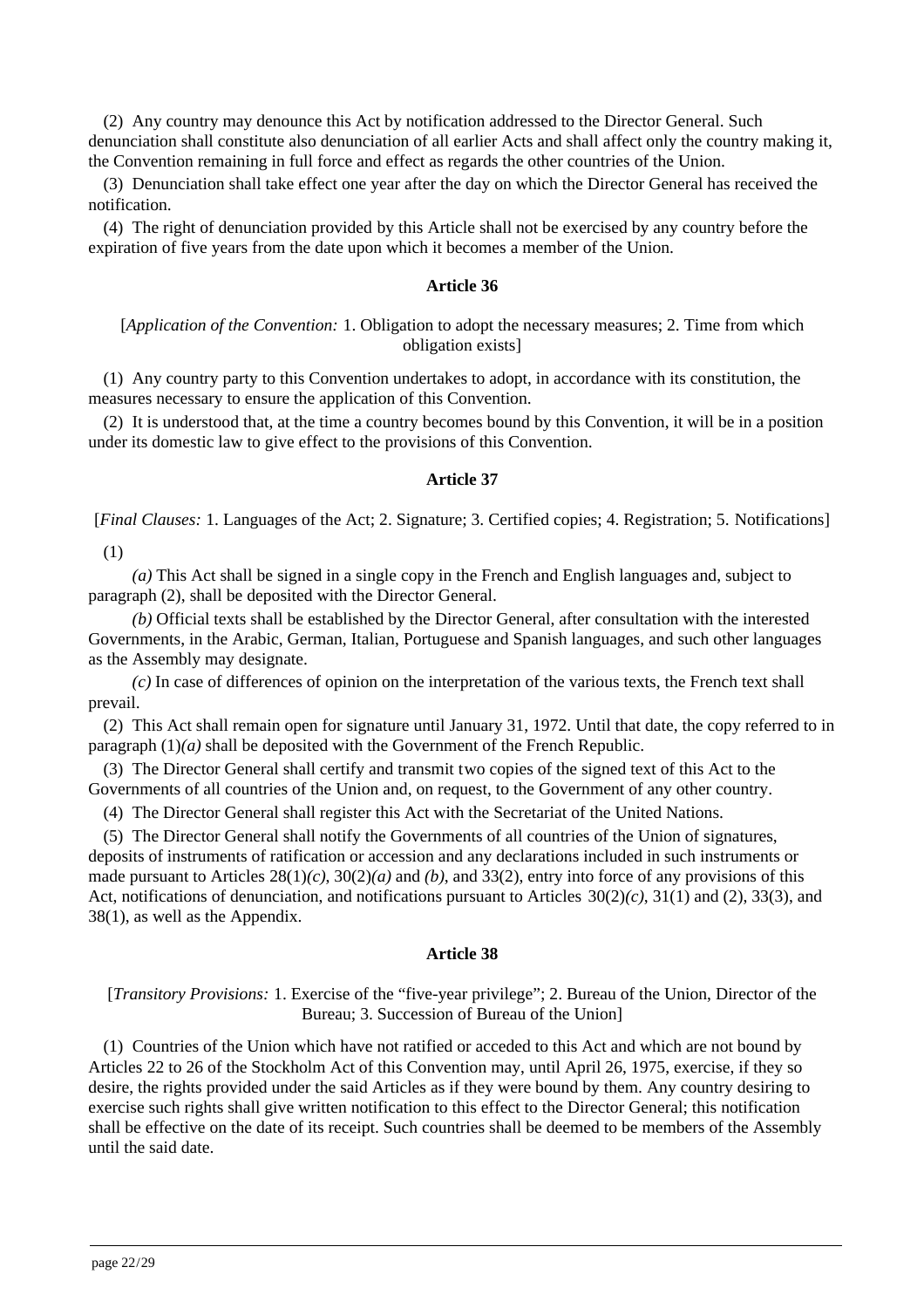(2) As long as all the countries of the Union have not become Members of the Organization, the International Bureau of the Organization shall also function as the Bureau of the Union, and the Director General as the Director of the said Bureau.

(3) Once all the countries of the Union have become Members of the Organization, the rights, obligations, and property, of the Bureau of the Union shall devolve on the International Bureau of the Organization.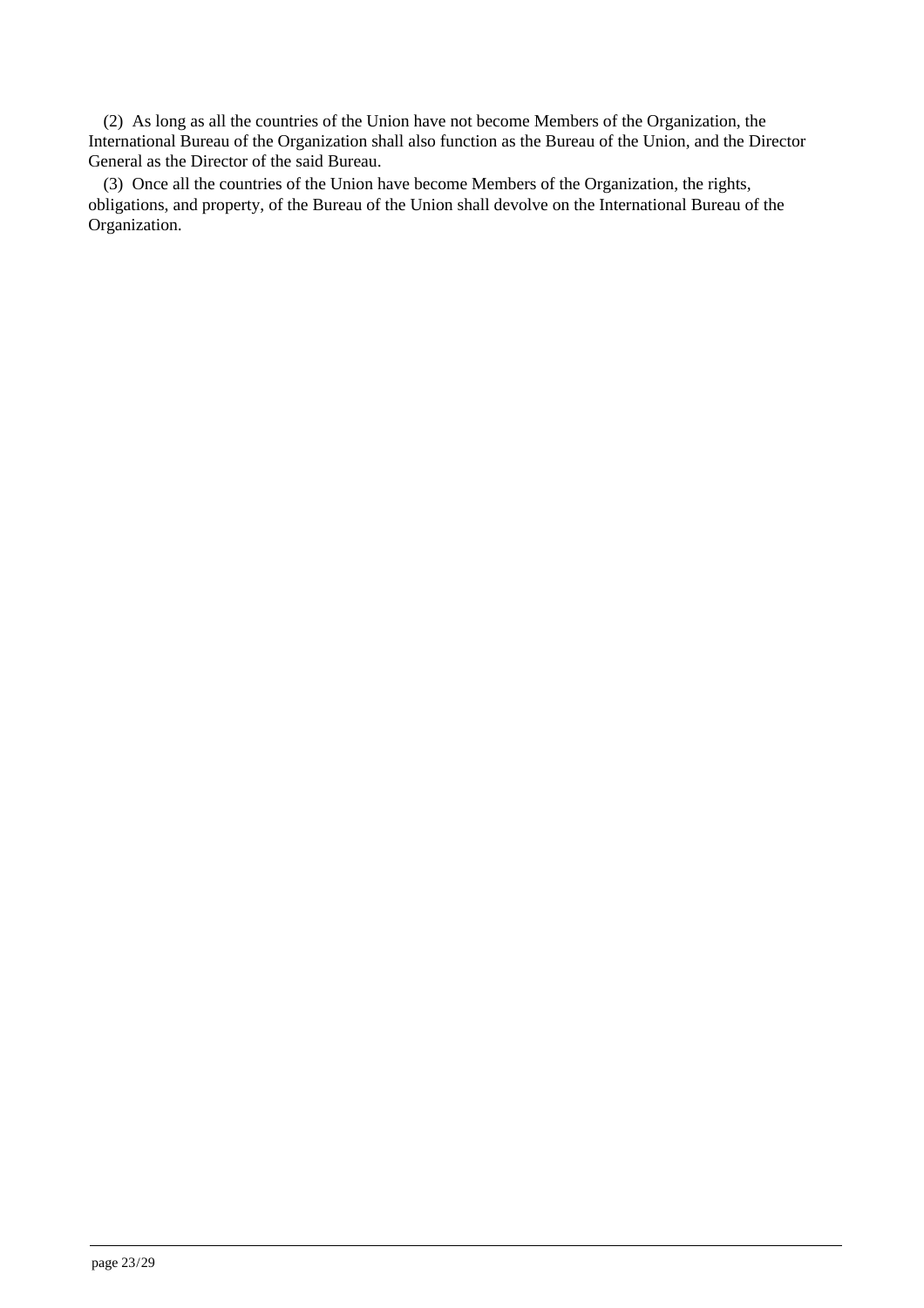## **APPENDIX**

## **[SPECIAL PROVISIONS REGARDING DEVELOPING COUNTRIES]**

## **Article I**

[*Faculties Open to Developing Countries:* 1. Availability of certain faculties; declaration: 2. Duration of effect of declaration, 3. Cessation of developing country status; 4. Existing stocks of copies; 5. Declarations concerning certain territories; 6. Limits of reciprocity]

(1) Any country regarded as a developing country in conformity with the established practice of the General Assembly of the United Nations which ratifies or accedes to this Act, of which this Appendix forms an integral part, and which, having regard to its economic situation and its social or cultural needs, does not consider itself immediately in a position to make provision for the protection of all the rights as provided for in this Act, may, by a notification deposited with the Director General at the time of depositing its instrument of ratification or accession or, subject to Article  $V(1)(c)$ , at any time thereafter, declare that it will avail itself of the faculty provided for in Article II, or of the faculty provided for in Article III, or of both of those faculties. It may, instead of availing itself of the faculty provided for in Article II, make a declaration according to Article V(1)*(a)*.

(2)

*(a)* Any declaration under paragraph (1) notified before the expiration of the period of ten years from the entry into force of Articles 1 to 21 and this Appendix according to Article 28(2) shall be effective until the expiration of the said period. Any such declaration may be renewed in whole or in part for periods of ten years each by a notification deposited with the Director General not more than fifteen months and not less than three months before the expiration of the ten-year period then running.

*(b)* Any declaration under paragraph (1) notified after the expiration of the period of ten years from the entry into force of Articles 1 to 21 and this Appendix according to Article 28(2) shall be effective until the expiration of the ten-year period then running. Any such declaration may be renewed as provided for in the second sentence of subparagraph *(a)*.

(3) Any country of the Union which has ceased to be regarded as a developing country as referred to in paragraph (1) shall no longer be entitled to renew its declaration as provided in paragraph (2), and, whether or not it formally withdraws its declaration, such country shall be precluded from availing itself of the faculties referred to in paragraph (1) from the expiration of the ten-year period then running or from the expiration of a period of three years after it has ceased to be regarded as a developing country, whichever period expires later.

(4) Where, at the time when the declaration made under paragraph (1) or (2) ceases to be effective, there are copies in stock which were made under a license granted by virtue of this Appendix, such copies may continue to be distributed until their stock is exhausted.

(5) Any country which is bound by the provisions of this Act and which has deposited a declaration or a notification in accordance with Article 31(1) with respect to the application of this Act to a particular territory, the situation of which can be regarded as analogous to that of the countries referred to in paragraph (1), may, in respect of such territory, make the declaration referred to in paragraph (1) and the notification of renewal referred to in paragraph (2). As long as such declaration or notification remains in effect, the provisions of this Appendix shall be applicable to the territory in respect of which it was made.

(6)

*(a)* The fact that a country avails itself of any of the faculties referred to in paragraph (1) does not permit another country to give less protection to works of which the country of origin is the former country than it is obliged to grant under Articles 1 to 20.

*(b)* The right to apply reciprocal treatment provided for in Article 30(2)*(b)*, second sentence, shall not, until the date on which the period applicable under Article I(3) expires, be exercised in respect of works the country of origin of which is a country which has made a declaration according to Article V(1)*(a)*.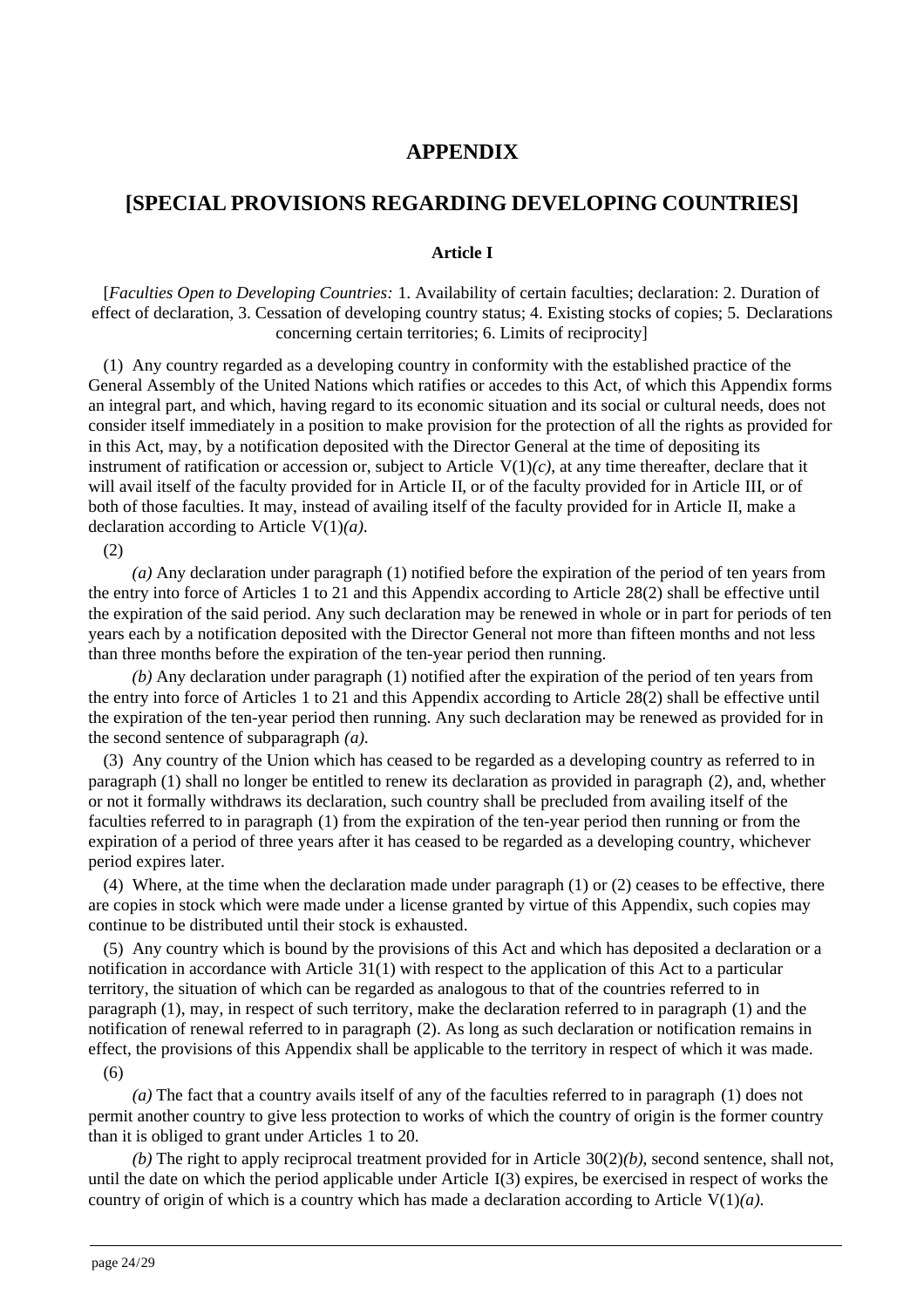### **Article II**

[*Limitations on the Right of Translation:* 1. Licenses grantable by competent authority; 2. to 4. Conditions allowing the grant of such licenses; 5. Purposes for which licenses may be granted; 6. Termination of licenses; 7. Works composed mainly of illustrations;

8. Works withdrawn from circulation; 9. Licenses for broadcasting organizations]

(1) Any country which has declared that it will avail itself of the faculty provided for in this Article shall be entitled, so far as works published in printed or analogous forms of reproduction are concerned, to substitute for the exclusive right of translation provided for in Article 8 a system of non-exclusive and nontransferable licenses, granted by the competent authority under the following conditions and subject to Article IV.

(2)

*(a)* Subject to paragraph (3), if, after the expiration of a period of three years, or of any longer period determined by the national legislation of the said country, commencing on the date of the first publication of the work, a translation of such work has not been published in a language in general use in that country by the owner of the right of translation, or with his authorization, any national of such country may obtain a license to make a translation of the work in the said language and publish the translation in printed or analogous forms of reproduction.

*(b)* A license under the conditions provided for in this Article may also be granted if all the editions of the translation published in the language concerned are out of print.

(3)

*(a)* In the case of translations into a language which is not in general use in one or more developed countries which are members of the Union, a period of one year shall be substituted for the period of three years referred to in paragraph (2)*(a)*.

*(b)* Any country referred to in paragraph (1) may, with the unanimous agreement of the developed countries which are members of the Union and in which the same language is in general use, substitute, in the case of translations into that language, for the period of three years referred to in paragraph  $(2)(a)$  a shorter period as determined by such agreement but not less than one year. However, the provisions of the foregoing sentence shall not apply where the language in question is English, French or Spanish. The Director General shall be notified of any such agreement by the Governments which have concluded it.

 $(4)$ 

*(a)* No license obtainable after three years shall be granted under this Article until a further period of six months has elapsed, and no license obtainable after one year shall be granted under this Article until a further period of nine months has elapsed

- (i) from the date on which the applicant complies with the requirements mentioned in Article IV(1), or
- (ii) where the identity or the address of the owner of the right of translation is unknown, from the date on which the applicant sends, as provided for in Article IV(2), copies of his application submitted to the authority competent to grant the license.

*(b)* If, during the said period of six or nine months, a translation in the language in respect of which the application was made is published by the owner of the right of translation or with his authorization, no license under this Article shall be granted.

(5) Any license under this Article shall be granted only for the purpose of teaching, scholarship or research.

(6) If a translation of a work is published by the owner of the right of translation or with his authorization at a price reasonably related to that normally charged in the country for comparable works, any license granted under this Article shall terminate if such translation is in the same language and with substantially the same content as the translation published under the license. Any copies already made before the license terminates may continue to be distributed until their stock is exhausted.

(7) For works which are composed mainly of illustrations, a license to make and publish a translation of the text and to reproduce and publish the illustrations may be granted only if the conditions of Article III are also fulfilled.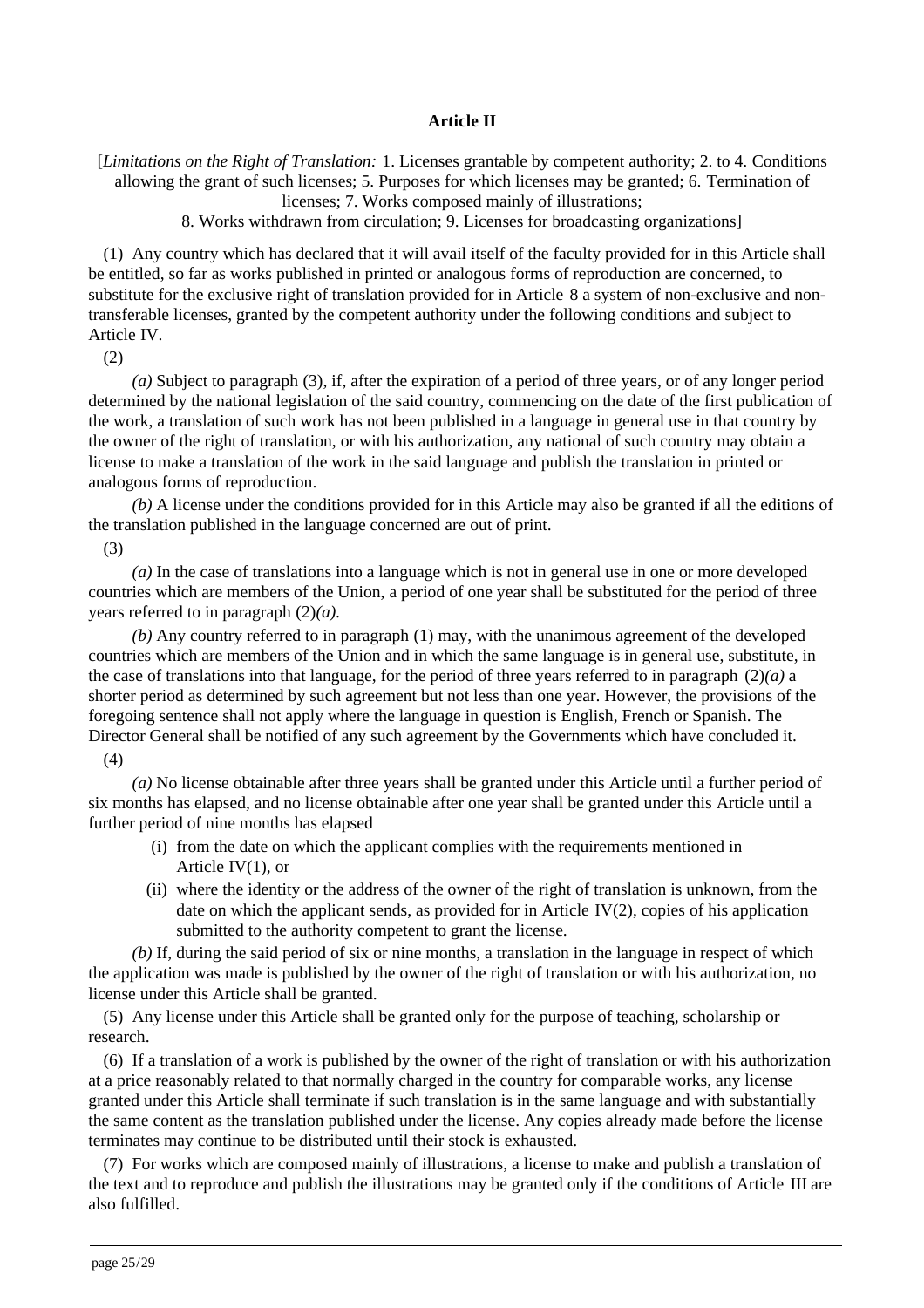(8) No license shall be granted under this Article when the author has withdrawn from circulation all copies of his work.

(9)

*(a)* A license to make a translation of a work which has been published in printed or analogous forms of reproduction may also be granted to any broadcasting organization having its headquarters in a country referred to in paragraph (1), upon an application made to the competent authority of that country by the said organization, provided that all of the following conditions are met:

- (i) the translation is made from a copy made and acquired in accordance with the laws of the said country;
- (ii) the translation is only for use in broadcasts intended exclusively for teaching or for the dissemination of the results of specialized technical or scientific research to experts in a particular profession;
- (iii) the translation is used exclusively for the purposes referred to in condition (ii) through broadcasts made lawfully and intended for recipients on the territory of the said country, including broadcasts made through the medium of sound or visual recordings lawfully and exclusively made for the purpose of such broadcasts;
- (iv) all uses made of the translation are without any commercial purpose.

*(b)* Sound or visual recordings of a translation which was made by a broadcasting organization under a license granted by virtue of this paragraph may, for the purposes and subject to the conditions referred to in subparagraph *(a)* and with the agreement of that organization, also be used by any other broadcasting organization having its headquarters in the country whose competent authority granted the license in question.

*(c)* Provided that all of the criteria and conditions set out in subparagraph *(a)* are met, a license may also be granted to a broadcasting organization to translate any text incorporated in an audio-visual fixation where such fixation was itself prepared and published for the sole purpose of being used in connection with systematic instructional activities.

*(d)* Subject to subparagraphs *(a)* to *(c)*, the provisions of the preceding paragraphs shall apply to the grant and exercise of any license granted under this paragraph.

### **Article III**

[*Limitation on the Right of Reproduction:* 1. Licenses grantable by competent authority; 2. to 5. Conditions allowing the grant of such licenses; 6. Termination of licenses; 7. Works to which this Article applies]

(1) Any country which has declared that it will avail itself of the faculty provided for in this Article shall be entitled to substitute for the exclusive right of reproduction provided for in Article 9 a system of nonexclusive and non-transferable licenses, granted by the competent authority under the following conditions and subject to Article IV.

(2)

of

*(a)* If, in relation to a work to which this Article applies by virtue of paragraph (7), after the expiration

- (i) the relevant period specified in paragraph (3), commencing on the date of first publication of a particular edition of the work, or
- (ii) any longer period determined by national legislation of the country referred to in paragraph (1), commencing on the same date,

copies of such edition have not been distributed in that country to the general public or in connection with systematic instructional activities, by the owner of the right of reproduction or with his authorization, at a price reasonably related to that normally charged in the country for comparable works, any national of such country may obtain a license to reproduce and publish such edition at that or a lower price for use in connection with systematic instructional activities.

*(b)* A license to reproduce and publish an edition which has been distributed as described in subparagraph *(a)* may also be granted under the conditions provided for in this Article if, after the expiration of the applicable period, no authorized copies of that edition have been on sale for a period of six months in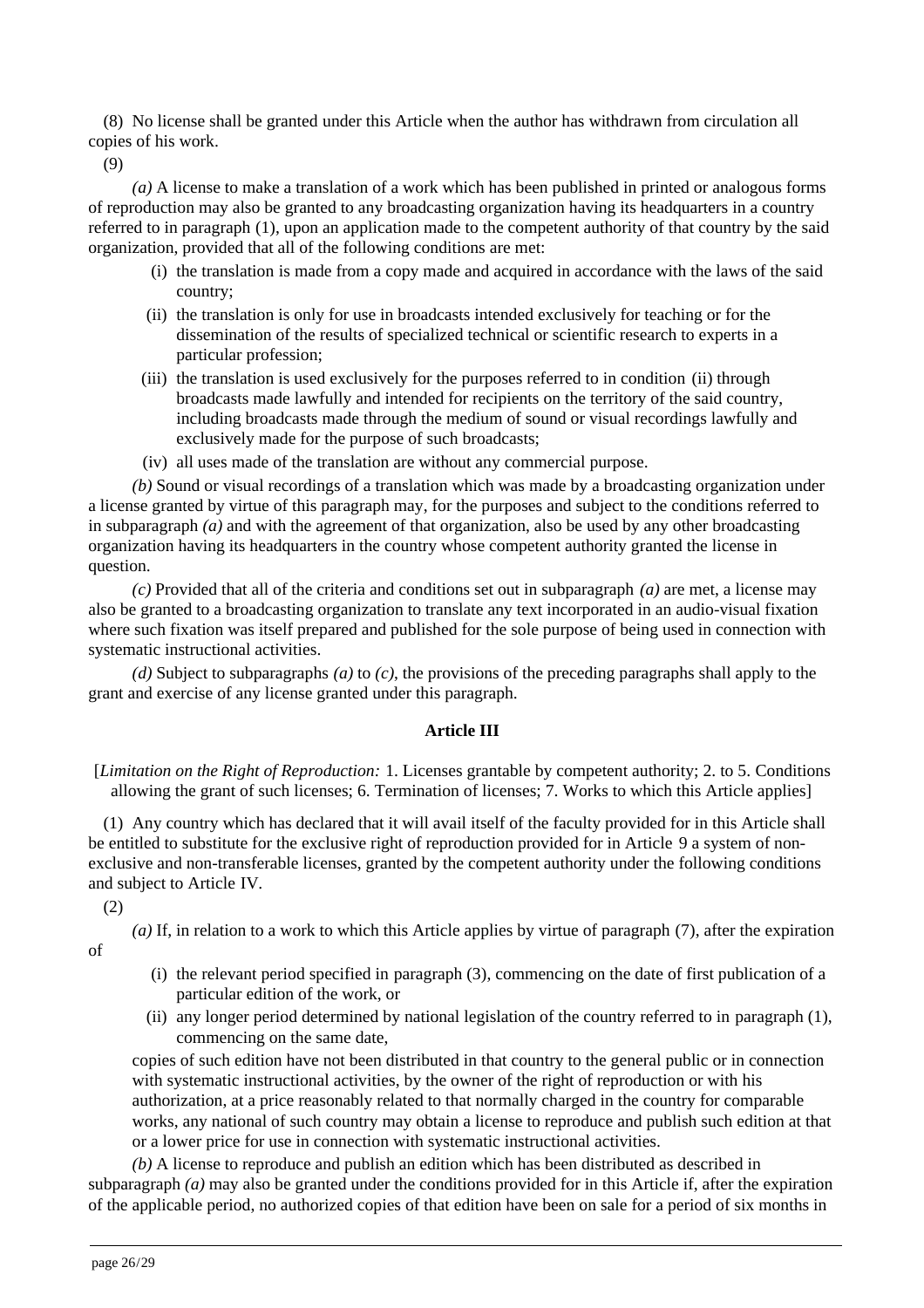the country concerned to the general public or in connection with systematic instructional activities at a price reasonably related to that normally charged in the country for comparable works.

- (3) The period referred to in paragraph  $(2)(a)(i)$  shall be five years, except that
	- (i) for works of the natural and physical sciences, including mathematics, and of technology, the period shall be three years;
	- (ii) for works of fiction, poetry, drama and music, and for art books, the period shall be seven years.

 $(4)$ 

*(a)* No license obtainable after three years shall be granted under this Article until a period of six months has elapsed

- (i) from the date on which the applicant complies with the requirements mentioned in Article IV(1), or
- (ii) where the identity or the address of the owner of the right of reproduction is unknown, from the date on which the applicant sends, as provided for in Article IV(2), copies of his application submitted to the authority competent to grant the license.

*(b)* Where licenses are obtainable after other periods and Article IV(2) is applicable, no license shall be granted until a period of three months has elapsed from the date of the dispatch of the copies of the application.

*(c)* If, during the period of six or three months referred to in subparagraphs *(a)* and *(b)*, a distribution as described in paragraph (2)*(a)* has taken place, no license shall be granted under this Article.

*(d)* No license shall be granted if the author has withdrawn from circulation all copies of the edition for the reproduction and publication of which the license has been applied for.

(5) A license to reproduce and publish a translation of a work shall not be granted under this Article in the following cases:

- (i) where the translation was not published by the owner of the right of translation or with his authorization, or
- (ii) where the translation is not in a language in general use in the country in which the license is applied for.

(6) If copies of an edition of a work are distributed in the country referred to in paragraph (1) to the general public or in connection with systematic instructional activities, by the owner of the right of reproduction or with his authorization, at a price reasonably related to that normally charged in the country for comparable works, any license granted under this Article shall terminate if such edition is in the same language and with substantially the same content as the edition which was published under the said license. Any copies already made before the license terminates may continue to be distributed until their stock is exhausted.

(7)

*(a)* Subject to subparagraph *(b)*, the works to which this Article applies shall be limited to works published in printed or analogous forms of reproduction.

*(b)* This Article shall also apply to the reproduction in audio-visual form of lawfully made audiovisual fixations including any protected works incorporated therein and to the translation of any incorporated text into a language in general use in the country in which the license is applied for, always provided that the audio-visual fixations in question were prepared and published for the sole purpose of being used in connection with systematic instructional activities.

## **Article IV**

## [*Provisions Common to Licenses Under Articles II and III:* 1 and 2. Procedure; 3. Indication of author and title of work; 4. Exportation of copies; 5. Notice; 6. Compensation]

(1) A license under Article II or Article III may be granted only if the applicant, in accordance with the procedure of the country concerned, establishes either that he has requested, and has been denied, authorization by the owner of the right to make and publish the translation or to reproduce and publish the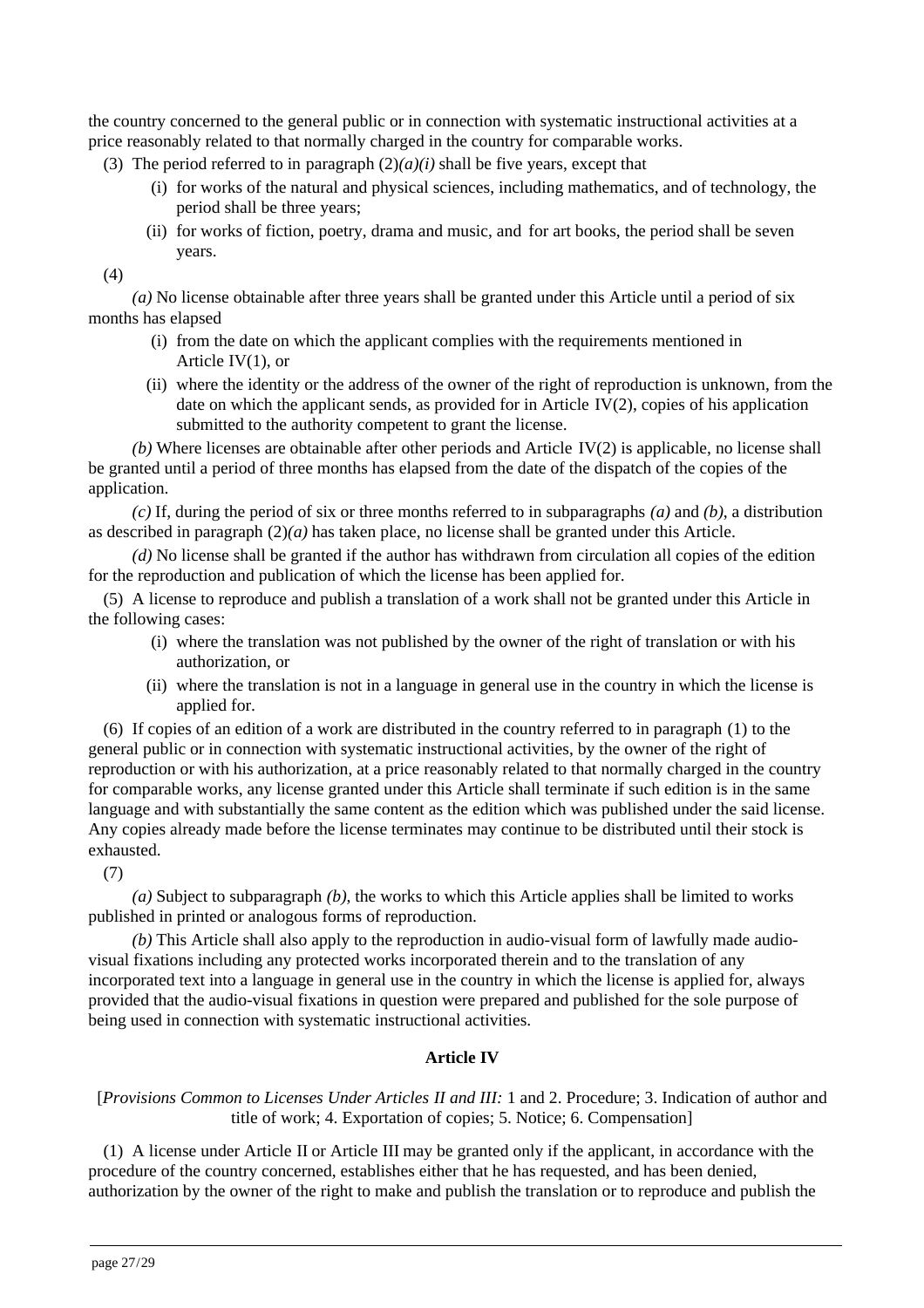edition, as the case may be, or that, after due diligence on his part, he was unable to find the owner of the right. At the same time as making the request, the applicant shall inform any national or international information center referred to in paragraph (2).

(2) If the owner of the right cannot be found, the applicant for a license shall send, by registered airmail, copies of his application, submitted to the authority competent to grant the license, to the publisher whose name appears on the work and to any national or international information center which may have been designated, in a notification to that effect deposited with the Director General, by the Government of the country in which the publisher is believed to have his principal place of business.

(3) The name of the author shall be indicated on all copies of the translation or reproduction published under a license granted under Article II or Article III. The title of the work shall appear on all such copies. In the case of a translation, the original title of the work shall appear in any case on all the said copies.

(4)

*(a)* No license granted under Article II or Article III shall extend to the export of copies, and any such license shall be valid only for publication of the translation or of the reproduction, as the case may be, in the territory of the country in which it has been applied for.

*(b)* For the purposes of subparagraph *(a)*, the notion of export shall include the sending of copies from any territory to the country which, in respect of that territory, has made a declaration under Article I(5).

*(c)* Where a governmental or other public entity of a country which has granted a license to make a translation under Article II into a language other than English, French or Spanish sends copies of a translation published under such license to another country, such sending of copies shall not, for the purposes of subparagraph *(a)*, be considered to constitute export if all of the following conditions are met:

- (i) the recipients are individuals who are nationals of the country whose competent authority has granted the license, or organizations grouping such individuals;
- (ii) the copies are to be used only for the purpose of teaching, scholarship or research;
- (iii) the sending of the copies and their subsequent distribution to recipients is without any commercial purpose; and
- (iv) the country to which the copies have been sent has agreed with the country whose competent authority has granted the license to allow the receipt, or distribution, or both, and the Director General has been notified of the agreement by the Government of the country in which the license has been granted.

(5) All copies published under a license granted by virtue of Article II or Article III shall bear a notice in the appropriate language stating that the copies are available for distribution only in the country or territory to which the said license applies.

(6)

*(a)* Due provision shall be made at the national level to ensure

- (i) that the license provides, in favour of the owner of the right of translation or of reproduction, as the case may be, for just compensation that is consistent with standards of royalties normally operating on licenses freely negotiated between persons in the two countries concerned, and
- (ii) payment and transmittal of the compensation: should national currency regulations intervene, the competent authority shall make all efforts, by the use of international machinery, to ensure transmittal in internationally convertible currency or its equivalent.

*(b)* Due provision shall be made by national legislation to ensure a correct translation of the work, or an accurate reproduction of the particular edition, as the case may be.

## **Article V**

## [*Alternative Possibility for Limitation of the Right of Translation:* 1. Regime provided for under the 1886 and 1896 Acts; 2. No possibility of change to regime under Article II; 3. Time limit for choosing the alternative possibility]

(1)